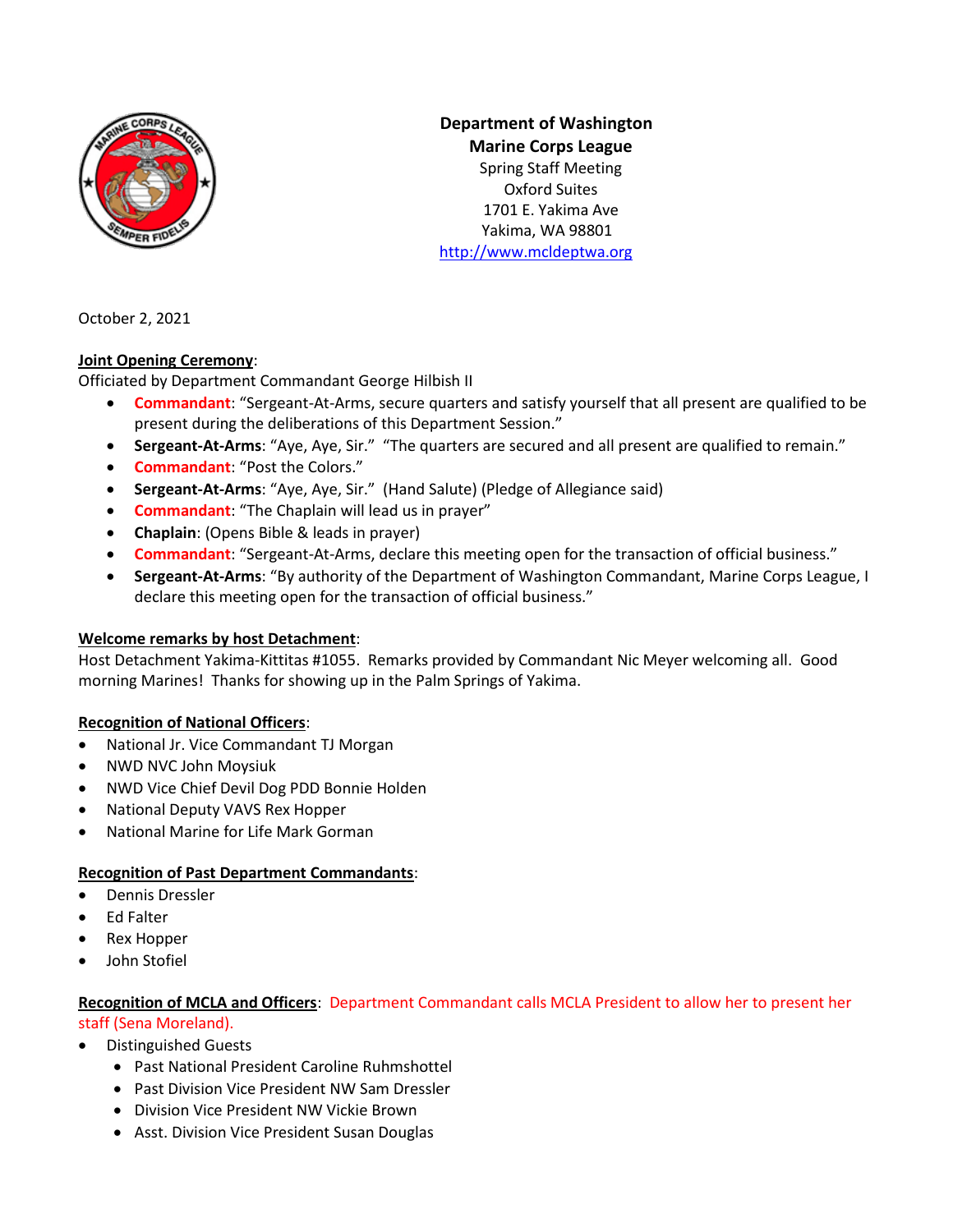- President Sena Moreland
- Sr Vice Rebecca Corpuz
- Jr Vice Vickie Brown
- Judge Advocate Sandy Falter
- Jr Past President Susan Douglas
- Secretary/Treasurer Jaci Kruse
- Chaplain Sam Dressler
- Captain of the Guard Carol Lucei
- Historian Vickie Brown
- Past Department Presidents present:
	- Sam Dressler
	- Sandy Falter
	- Paulie Stofiel
	- Caroline Ruhmshottel

### Commandant excuses MCLA.

#### **Recognition of Recipients of NW Division Marine of the Year**:

- TJ Morgan
- John Moysiuk
- Dennis Dressler
- Bonnie Holden

#### **Recognition of Recipients of Department Marine of the Year**:

- Dennis Dressler
- TJ Morgan
- John Stofiel
- Randy Ott
- Bonnie Holden
- John Moysiuk
- Mark Schildknecht
- Bill Hauser
- Ed Falter
- Rex Hopper

#### **Recognition of "First Timers" to Department meeting**:

• First Timers: Titus Thomas, 1055; Mike Edwards, 504; Toby Clairmont, 826. 32 members present.

#### **Roll Call of Officers**:

- Commandant George Hilbish II
- Sr Vice Commandant John Moysiuk
- Jr Vice Commandant Ed Falter
- Judge Advocate Shane Inman
- Chaplain Dennis Dressler
- Sergeant-At-Arms Mark Schildknecht
- Paymaster Bill Hauser
- Adjutant Randy Ott
- Jr Past Commandant Bonnie Holden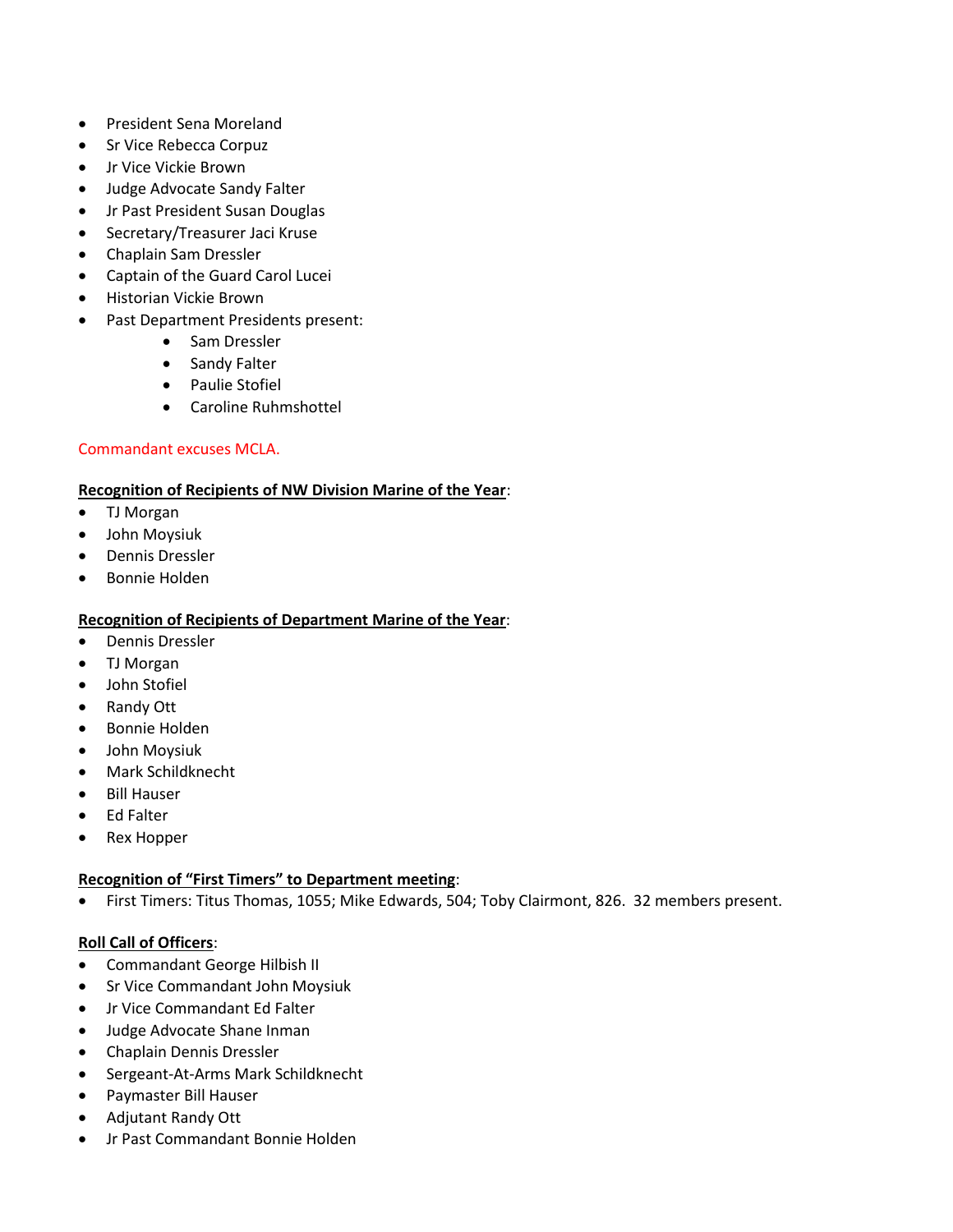#### **Minutes of previous meeting**: (Made available online from Annual Staff Meeting)

• Commandant: I will entertain a motion to accept the minutes as previously published. John Stofiel motioned, Mark Gorman seconded, discussion. Motion carried.

**Adjutant Report:** Randy Ott – Read report; electronic copy emailed to all leadership.

**Paymaster Report**: Bill Hauser – Read report and amounts; electronic copy has been submitted for the Department website. Rex Hopper motioned to accept, Joel Cartwright seconded, motion carried.

**Chaplain Report**: Provided by Dennis Dressler: there have been **11** Notices of Death received from Detachments and forwarded to National Headquarters. The attached list is based upon date of passing as opposed to when received from the Detachment Chaplain (or Adjutant or Commandant).

#### **Correspondence of the Department**: None received.

#### **Report of Officers:**

- Commandant George Hilbish II Traveling across the state to several Detachments for meetings, attended ceremonies and funerals.
- Sr Vice Commandant John Moysiuk Covid restrictions are keeping the importance of communications to continue as important. Up and down the chain of command. Discussions have to happen more than 3 times per year.
- Jr Vice Commandant Ed Falter Recruiting and retention is working, slowly. Keeping in contact is important. Use the internet to find your lost members.
- Judge Advocate Shane Inman Electronically submitted. Highlights include reviewing Detachment Bylaws and updates to National Bylaws/Administrative Procedures.
- Chaplain Dennis Dressler Electronically submitted.
- Sergeant-At-Arms Mark Schildknecht No report.
- Paymaster Bill Hauser Electronically submitted.
- Adjutant Randy Ott Updating files since the National Convention. Electronically submitted.
- Jr Past Commandant Bonnie Holden Meeting this am, report that website needs updating; get info to Bill Hauser accordingly.

### **Report of Detachment Commandants**:

- Puget Sound Det. #336: Rick Flath Present, electronically submitted.
- Tri-Cities Det. #337: Mike Ridgel Present, electronically submitted.
- Twin Harbors Det. #442: Ron Black Absent, report submitted.
- Olympia Det. #482: Shane Inman Present, electronically submitted.
- Pierce County Det. #504: Mike Edwards Present, electronically submitted.
- Olympic Peninsula Det. #531: LouAnne Harrey Present, electronically submitted.
- Melvin M Smith Det. #586: Tim Kruse Represented, electronically submitted.
- Columbia River Det. #826: Henry Lasch Represented, electronically submitted.
- Mt. St. Helens Det. #889: Glen Esperson Absent, electronically submitted.
- Mt. Olympus Det. #897: Mark Schildknecht Present, electronically submitted.
- Skagit Valley Det. #1043: Tommy Watson Represented, electronically submitted.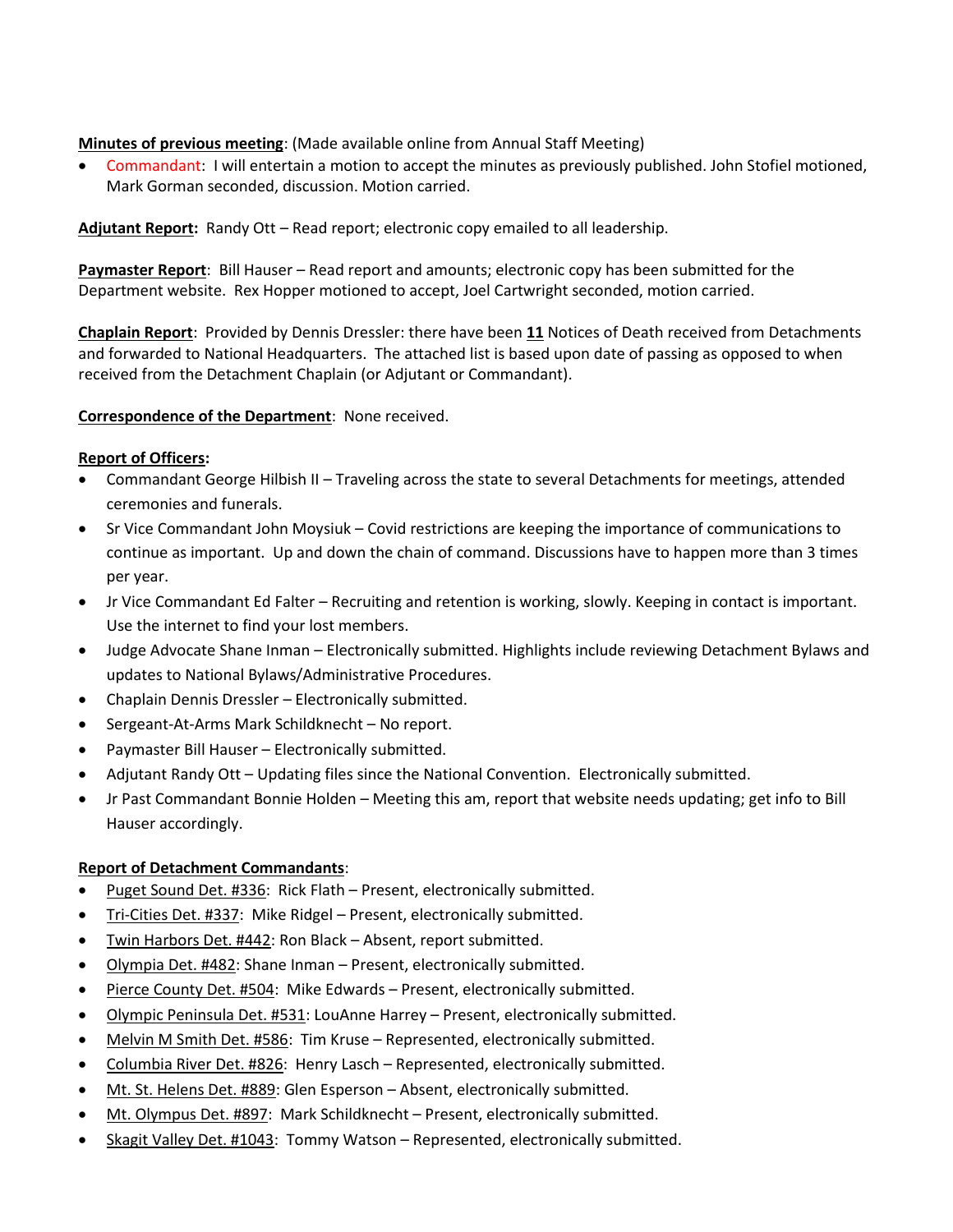- Yakima Kittitas Valley Det. #1055: Nicholas Myers Present, electronically submitted.
- Cpl Joseph P. Bier Det. #1119: Bonnie Holden Present, electronically submitted.
- Capt Daniel B. Bartle Det #1335: Stephen Reese Absent, electronically submitted.
- Col Richard Francisco #1451: Robert Gabelein Absent, electronically submitted.

### o **100% of Detachments reported activities.**

#### **Report of Standing Committees/Advisory Councils**:

- Americanism Bonnie Holden Present, electronically submitted.
- Audit Bill Hauser N/A
- Awards Randy Ott Present, presented Certificates of Appreciations for Rock 32 Ceremony from Dept. Commandant.

### *--Break for Lunch--*

- Budget and Finance Bill Hauser N/A
- Bylaws Shane Inman Present, National has the newest procedures uploaded online.
- Convention Commandant No submissions.
- Credentials Bill Hauser  $N/A$
- Detachment Commandants' Council John Moysiuk N/A
- Eagle Scouts Bonnie Holden Present, report submitted.
- Legislative Shane Inman Present, report submitted.
- Marine for Life Mark Gorman Training across the country is happening. Report submitted.
- Marine of the Year Society Ron Black Nothing to report at this time.
- Membership Bill Hauser N/A
- Newsletter Charles Ames Absent, report submitted.
- Nominations Bonnie Holden N/A
- Past Department Commandants' Council Bonnie Holden N/A
- Public Relations Officer Charles Ames Absent, report submitted.
- Rock 32 Ceremony Commandant Present, report submitted.
- Rules Shane Inman N/A
- Toys for Tots LouAnne Harrey N/A
- Training Officer Don Nilson Absent, no report.
- VAAC Representative –Ron Black Absent, report submitted.
- VAVS (VA Volunteer Services) Rex Hopper Present, report submitted.
- Veterans Service Officer Vacant.
- Web Sergeant Bill Hauser Present, report submitted.
- Young Marines Liaison Ed Falter Present, report submitted.

# **\*\*\* ALL REPORTS SUBMITTED ELECTRONICALLY ARE ATTACHED AT THE END OF THIS REPORT \*\*\***

# **Old Business**: (From April and June Staff Meetings)

• Department Convention "2021" – Spokane was approved to host the 2021 Dept. of Washington Annual Convention. Dates will be June 3-6, 2021 at the Mirabeau Parkway Hotel. Deadline is May 7th for \$10 registration. After that you will have to pay the \$20 late registration fee.

**Update:** Completed.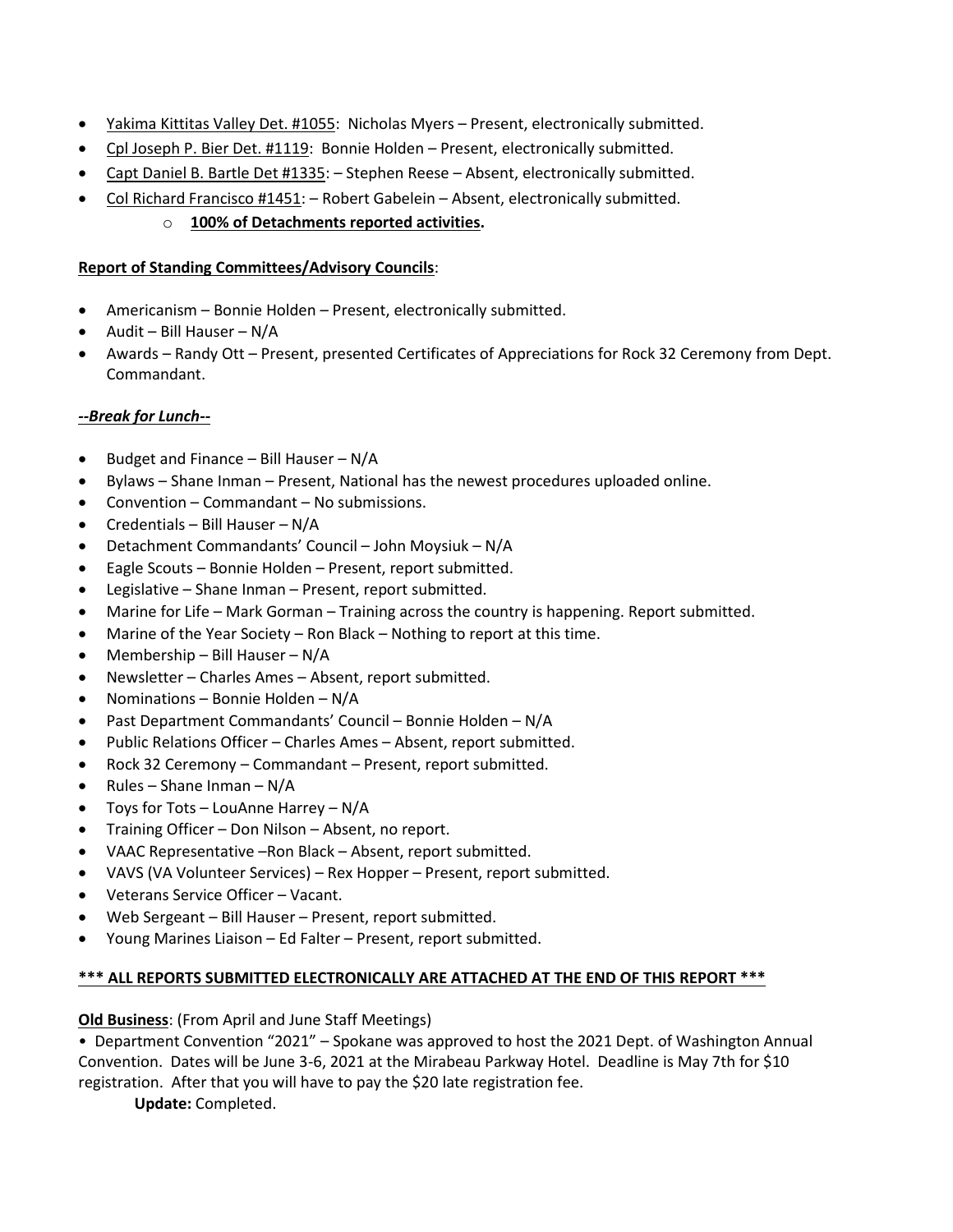• John Moysiuk motioned to close the Dept. Homeless Veterans Council for lack of reporting. Seconded by Ron Black. Discussion. Motion carried.

**Update:** Completed and removed from future reports.

• John Stofiel motioned to invite and host NJA TJ Morgan to the Dept Convention. Mark Gorman seconded. Discussion followed. Motion carried.

**Update:** Completed.

• TJ Morgan discussed going electronic for our reports. He motioned to discontinue paper copy reports to move to electronic copies. Dennis Dressler seconds. Discussion followed. Tabled discussion until June Department Convention.

**Update:** June 5th—Discussion brought to the table. Electronic submissions are easily stored and transferable upon request via emails. Size of files and content are an issue to work smarter to share this with Department/Detachment Leadership. Paperless is going to be a work in progress and Det 336 is going to assist this process. Continue after lunch with a brief by Det. 336. which helped everyone to see what can work well for the Department. Discussion followed. Motioned carried. Commandant Hilbish appointed Rick Flath/Mark Gorman to head the committee.

• Commandant reminds us about 2022's convention needs to be hosted. Go back to your Detachment and make this happen.

**Update:** Work in progress. No submissions as of October 2, 2021.

- Dressler motioned to dissolve the Resolutions Committee. Shurtleff seconds. Discussion. Motion carried. **Update:** Completed and removed from future reports.
- Stofiel motioned to approve the Proposed Budget for 2022. Second by Black. Discussion. Motion carried. **Update:** Completed.

• Stofiel motioned that the travel fund is to be used by the Department of Washington's Representative to the National convention as a budgeted line item. Second by Cartwright. Discussion. Motion carried.

**Update:** Completed and will be carried out in the future.

• Adjutant Ott brought forth discussion to address the future planning of the Department Conventions to be held over 2 days instead of 3 days. Tabled discussion until Fall Staff.

**Update:** Work in progress. The Detachment which takes on the Dept. Convention will work with the Dept. Commandant/Staff for the planning of the Convention and allow for adjustments to the amount of days that will be utilized for each Convention. Thursday is not a required day, but a travel day.

• Flath 336 motioned that the Department of Washington donates \$1000 to the National Marine Corps League Foundation. Cartwright seconds. Discussion. Motion carried.

**Update:** Completed.

#### **New Business**:

• John Stofiel brought forth a proposed Dept. Bylaw amendment which will be processed and submitted to the body accordingly.

### **Good of the League**:

• TJ Morgan, Bonnie Holden and John Moysiuk brought forth information from the recent National Convention.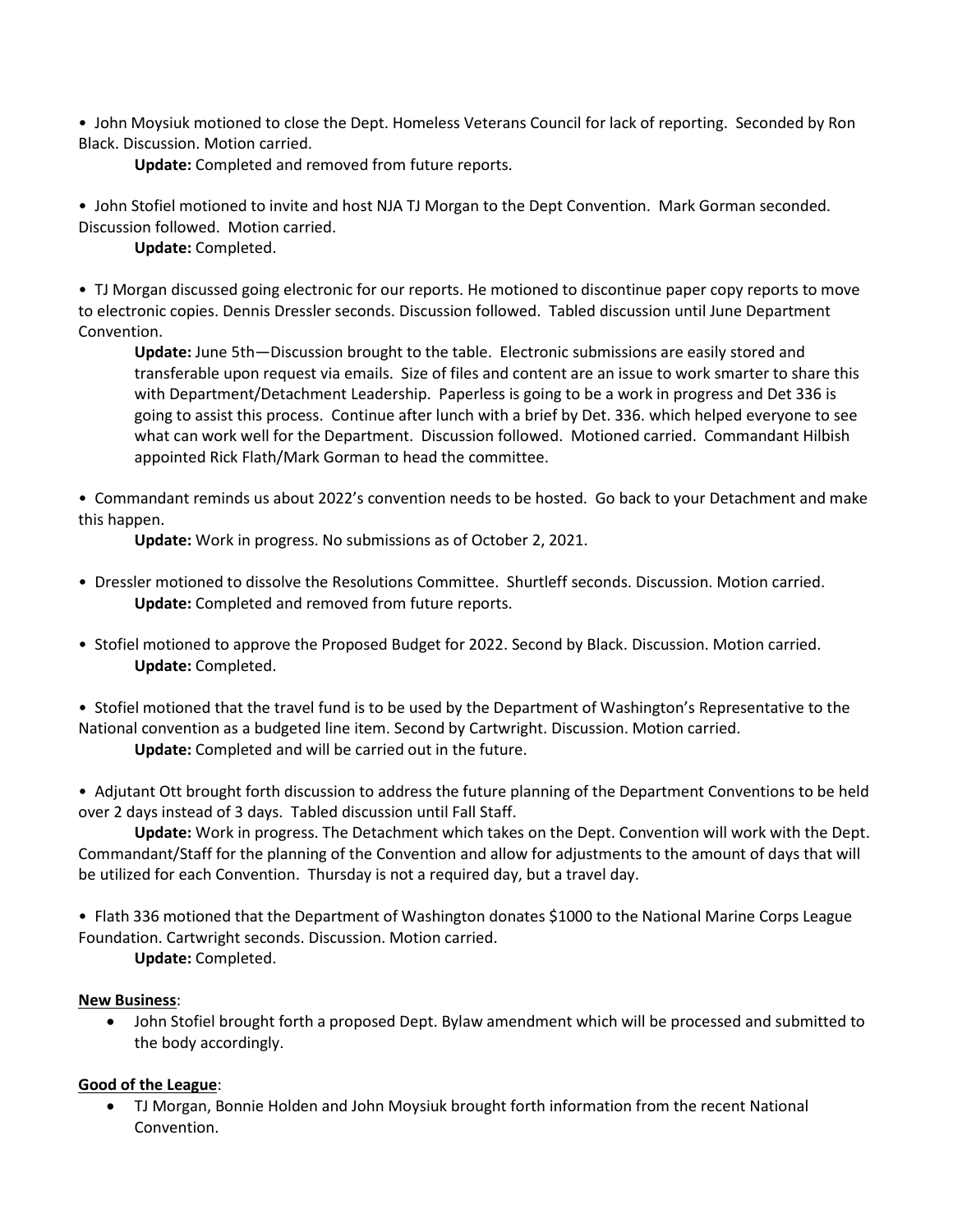- $\circ$  TJ Morgan shared the topic of how Women Marines are being treated in the MCL and this is being addressed at the National level to better support and appropriately treat them as equals.
- $\circ$  Sponsoring new recruits and families with mail call Gunny Wolf from Semper Toons, website is [www.romans1015.org](http://www.romans1015.org/) take this info to your Detachment to support a family.
- $\circ$  35 to 55 years old to find new MCL Members. Are you ready? Is the new campaign as a new recruitment tool with direction coming soon.
- o Bonnie Holden delivered the Department's National Convention Ribbon.
- o Use of the chain of command isn't being utilized properly.
- o The Atlas program is new and needs attention/follow through.
- o NODs to go with Transmittals/PLM audits to National.

#### **Announcements**:

- 2022 MCL Mid-Winter Feb 24-26, 2022, Sheraton Norfolk Waterside Hotel, 777 Waterside Dr., Norfolk, VA 23510.
- Department Spring Staff Apr 1-2, 2022, Oxford Suites, Yakima.
- Department 75<sup>th</sup> Annual Convention TBD at a sight TBD.
- 2022 National Convention Aug 14-20, 2022, Hilton Daytona Beach Oceanfront Hotel, 100 N. Atlantic Ave., Daytona Beach, FL 32118.
- 2023 National Convention Oklahoma City, OK. TBD.

**Total Attendance: 32** Members present.

**Closing Ceremony**: Closed by Department Commandant

- o **Commandant**: "There being no further business, we will proceed to close."
- o **Commandant**: "Sergeant-At-Arms, Retire the Colors."
- o **Sergeant-At-Arms**: "Aye, Aye Sir." (Hand Salute)
- o **Commandant**: "The Chaplain will lead us in prayer."
- o **Chaplain**: "Please uncover." (Leads prayer and closes Bible) "Please cover."
- o **Commandant**: "Senior Vice Commandant, perform the last duty of your post."
- o **Senior Vice Commandant**: "Marines, the Department of Washington thanks you for your attendance, and requests you to secure new members, and further, that you favor us at every future meeting with your presence so far as your circumstances will permit."
- o **Commandant**: "Sergeant-At-Arms, declare this meeting of the Department of Washington, Marine Corps League officially closed."
- o **Sergeant-At-Arms**: "By authority of the Department of Washington Commandant, Marine Corps League, I declare this meeting officially closed until April 1<sup>st</sup>, when it will reopen for the transaction of official business."

=====================================================================================

## **\*\*\* ALL REPORTS SUBMITTED ELECTRONICALLY FOLLOW \*\*\***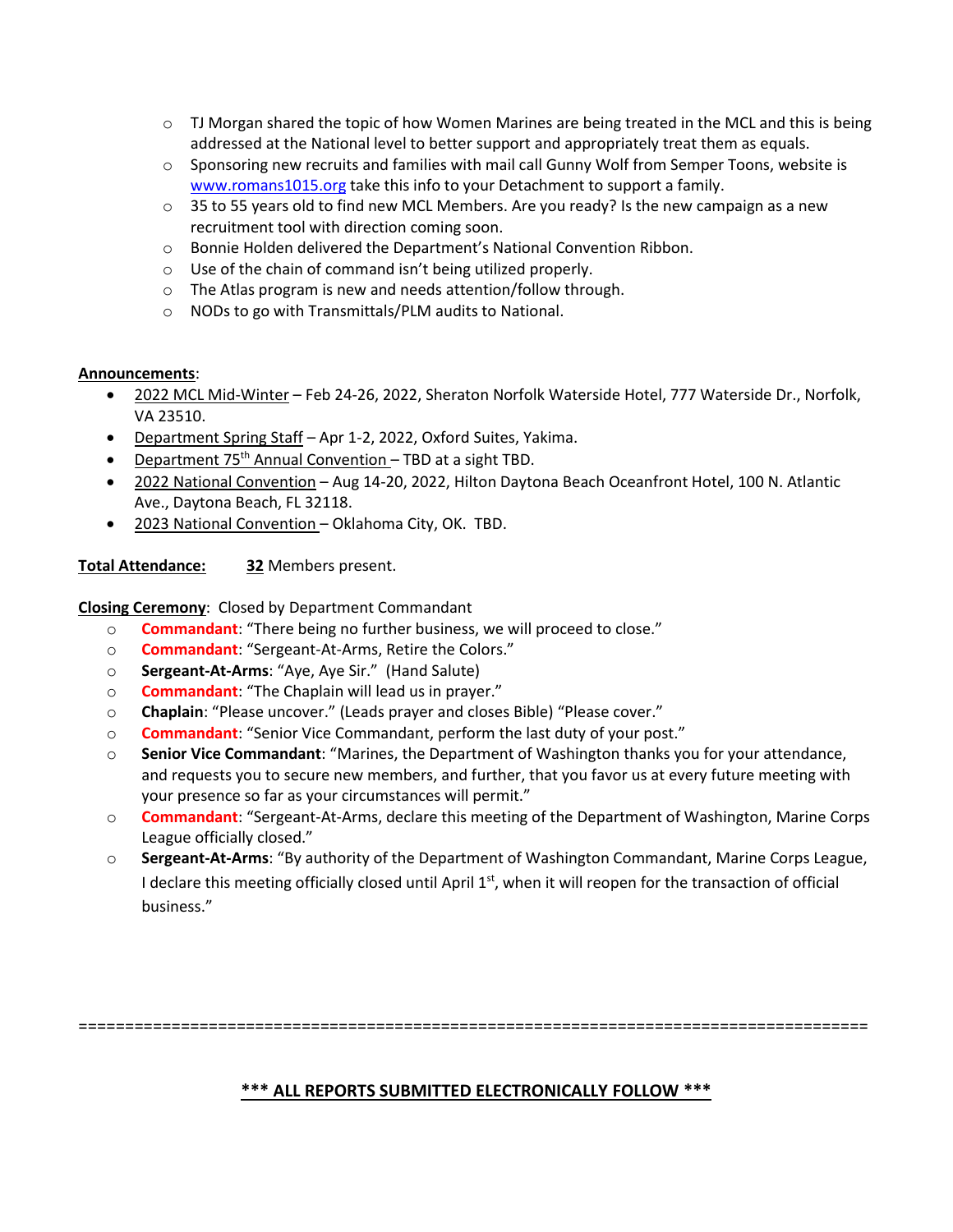### **Department Commandant Report 2021 Fall Staff Report**

I have attened meetings with the following Detachments: Olympia, Olympic Peninsula and Pierce County.

Hosted the 74<sup>th</sup> Annual Marine Memorial Ceremony held in Enumclaw on the 28<sup>th</sup> of August. I want to thank the following Marines who were in attendance: Bonnie Holden, Mark Gorman, Larry Alcantara, Bill Newsom, Lou Anne Harrey, Mike Parker, Jim Golden, Jim Spencer, Steve Paris, Mike Edwards, Frank Thompson and Joel Cartwright. The ceremony was well attended.

I attended the Celebration of Life for Marine David McMaster, a Past Commandant of Capt. Daniel Bartle Detachment #1335. Captain David McMaster was also my Company Executive Officer for Service Company, H&S Bn, MCRD San Diego.

George Hilbish II

=====================================================================================

### **Jr. Past Commandant Report 2021 Fall Staff Report**

There will be a meeting at 0830 on October 2, 2021 of the Past Commandants. The report will be verbal during the meeting when called to give report.

There will be no recommendations for nominations at this Staff Meeting. That will be announced at the Spring Staff Meeting in April 2022.

Bonnie Holden

=====================================================================================

### **Sr. Vice Commandant Report 2021 Fall Staff Report**

Currently, the Department Commandant is operational and active, thus my duties have been minimal.

Nothing else to report.

John "Moose" Moysiuk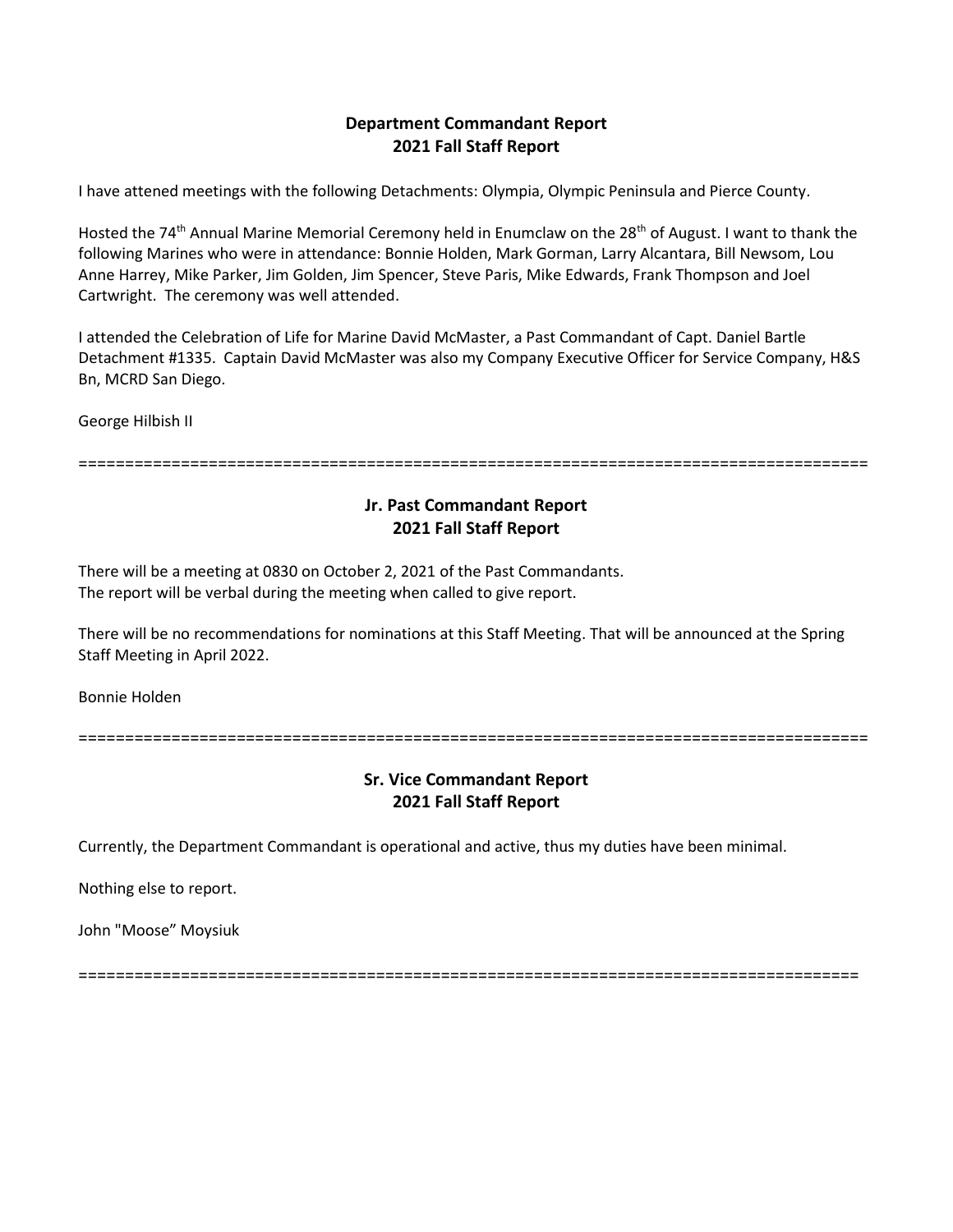## **Jr. Vice Commandant Report 2021 Fall Staff Report**

Well, we're still fighting the aspects and challenges of our beloved pandemic. OK, perhaps there was a bit of sarcasm in my opening sentence. I hope that most of our Detachments maintained the safety standards set forth by local and state leaders and still managed to have a good time within our ranks. You can't keep good Marines down (much as they may try).

With that said, let's put our best efforts into building a stronger League and reach out to Marines everywhere. One challenge I have encountered is locating some of our PLMs. Some of these Marines have "slid off the radar" over the past few years and we need to find them to see if there are any needs the League can handle or, perhaps, to find out if they have joined the Supreme Commandant and we were not notified. Do your best to maintain communications with your members and seek those that have yet to join our ranks. We are "The Few, the Proud, the Marines".

Ed Falter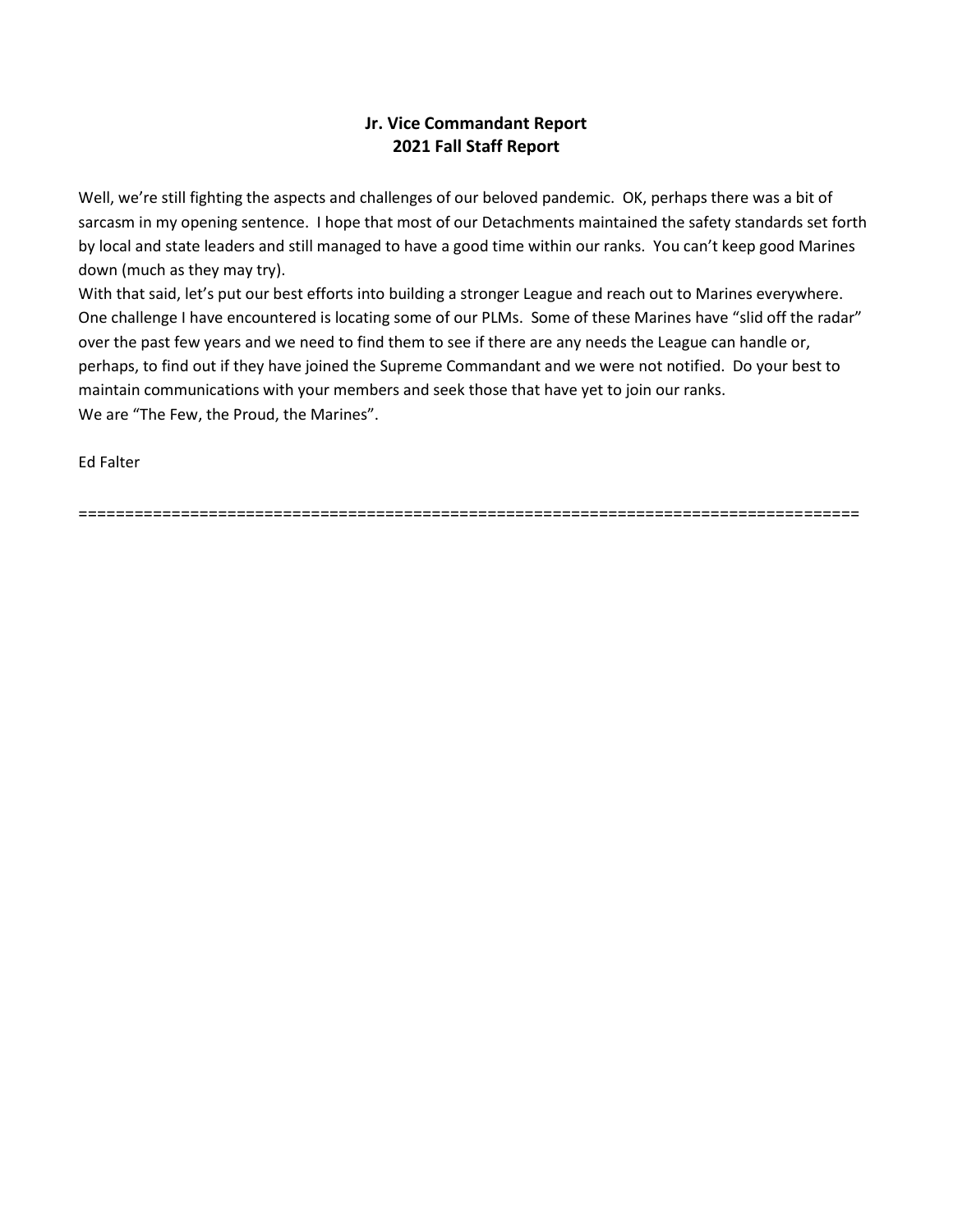### **Chaplain Report 2021 Fall Staff Report**

Although most Covid restrictions were lifted in late July, they are still in place for volunteering at the VA Medical Center. Additionally, Chaplains have not yet been allowed back at the Washington State Veterans Cemetery. In June, I officiated at a Wedding Vows Recommitment Ceremony. Recently, I swapped positions with my Detachment's VAVS Representative. I attended our quarterly meeting via Zoom as we are still under Covid restrictions.

Since the close of the Department Convention, I have processed all Death Notices that have been provided from the Detachments. Most submissions were of members who were recently submitted were found to have not been previously submitted (\*\*). The following are those notices that were received since Department Convention:

| 1/1/2015  | Skagit Valley   |
|-----------|-----------------|
| 6/20/2007 | Skagit Valley   |
| 7/30/2021 | Skagit Valley   |
| 7/30/2021 | Skagit Valley   |
| 7/30/2021 | Skagit Valley   |
| 7/30/2021 | Skagit Valley   |
| 7/30/2021 | Skagit Valley   |
| 7/30/2021 | Skagit Valley   |
| 8/16/2021 | Melvin M. Smith |
| 9/17/2021 | Melvin M. Smith |
| 9/28/2021 | Melvin M. Smith |
|           |                 |

Respectively submitted,

Dennis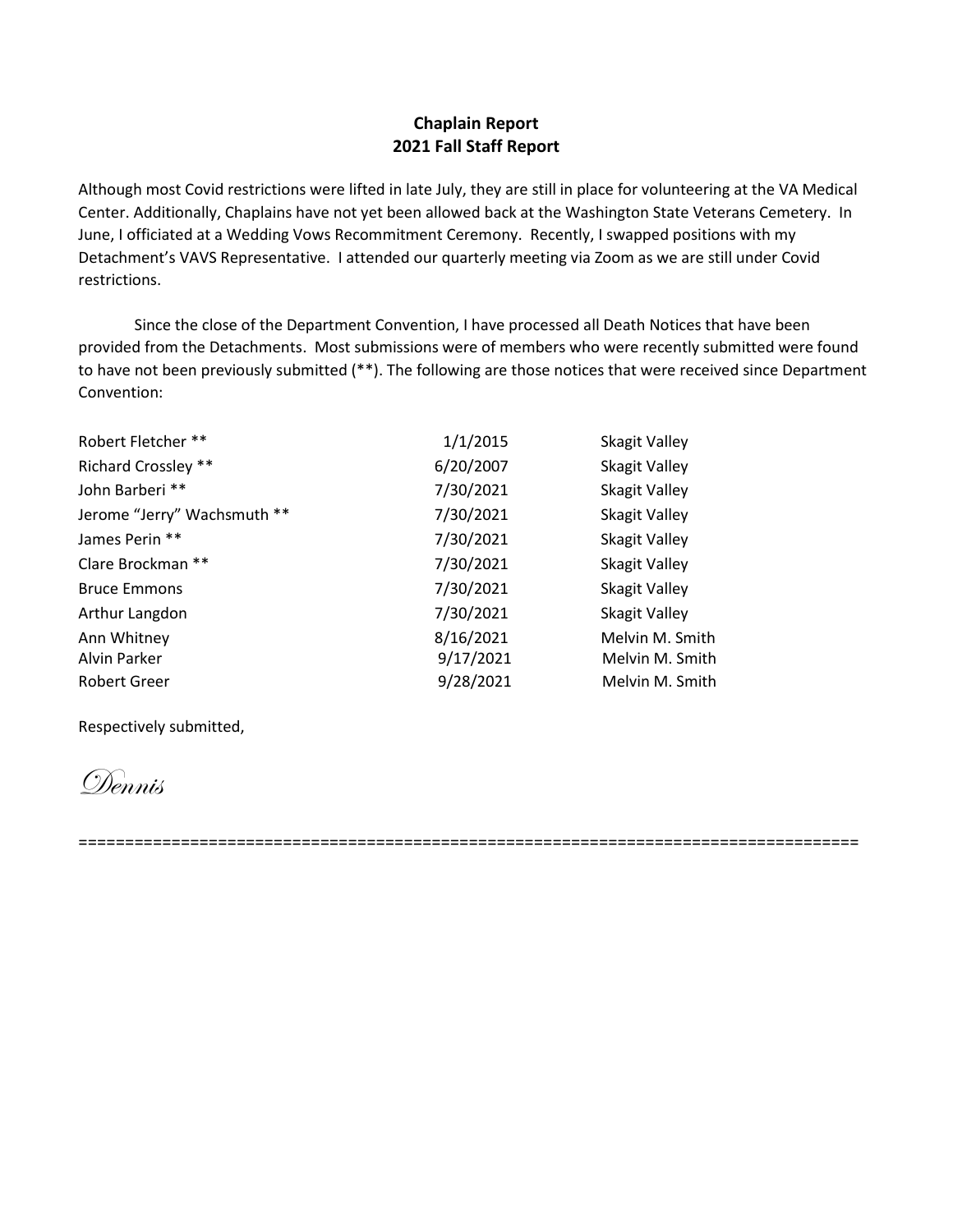## **Adjutant Report 2021 Fall Staff Report**

Below is the SOS and 990 list of Department and Detachments filing dates. Depending on listed tax year, all units are current on their filings.

## **Washington Secretary of State Info:** As of September 8, 2021

Secretary of State Corporations Division 801 Capitol Way South PO Box 40234 Olympia, WA 98504-0234 360-725-0377 <http://www.sos.wa.gov/corps/search.aspx>

|                                 | UBI#      | <b>INCORP</b> | <b>FILED</b>                        |
|---------------------------------|-----------|---------------|-------------------------------------|
| Dept. of WA                     | 601587317 | 051047        | 2021 Due in March                   |
| Puget Sound #336                | 602917923 | 042309        | 2021 Due in May                     |
| Tri-Cities #337                 | 602119092 | 032601        | 2019 Dissolved, needs reinstatement |
| Twin Harbors #442               | 601830219 | 102583        | 2021 Due in July                    |
| Olympia #482                    | 602148515 | 082701        | 2021 Due in July                    |
| Pierce County #504              | 603011122 | 070797        | 2013 Dissolved, needs reinstatement |
| Olympic Peninsula #531          | 602992577 | 022810        | 2021 Due in September               |
| Melvin M. Smith #586            | 601309349 | 032791        | 2020 Due in March                   |
| Columbia River #826             | 601492208 | 090393        | 2020 Due in August                  |
| Mt. St. Helen's #889            | 601589728 | 112194        | 2020 Due in November                |
| Mt. Olympus #897                | 601974685 | 081799        | 2021 Due in July                    |
| Skagit Valley Det. #1043        | 602005244 | 011000        | 2020 Due in December                |
| Yakima-Kittitas Valley #1055    | 602072701 | 092500        | 2021 Due in August                  |
| Cpl Joseph P. Bier #1119        | 602240331 | 100702        | 2020 Due in September               |
| Capt Daniel B. Bartle Det #1335 | 602952869 | 090909        | 2020 Due in August                  |
| Col Richard Francisco #1451     | 604143319 | 062717        | 2021 Due in April                   |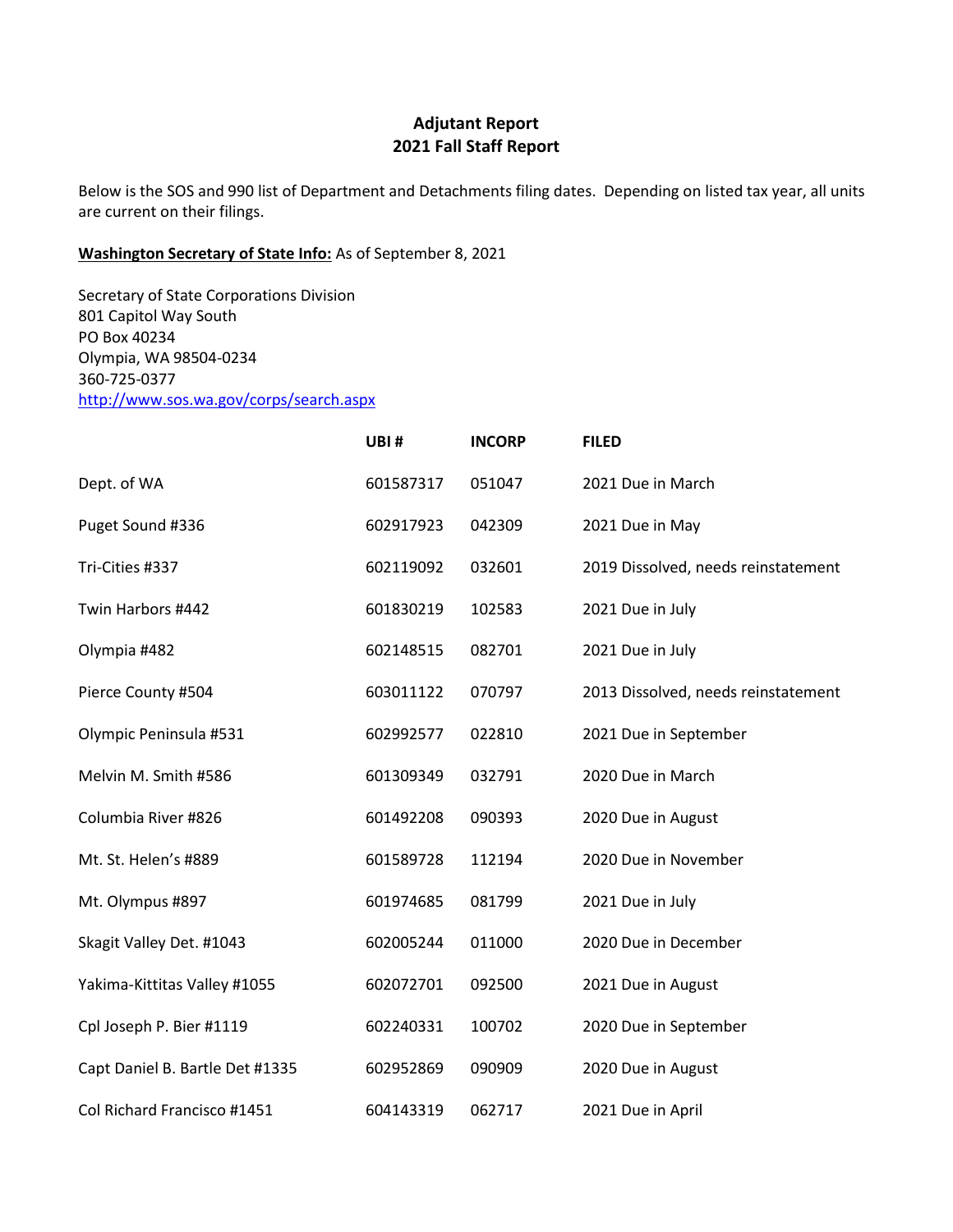**Internal Revenue Service Info:**

|                                 | <b>EIN</b> | <b>TAX YR</b> | <b>FILED</b> |
|---------------------------------|------------|---------------|--------------|
| Dept. of WA                     | 91-0533364 | 01/01-12/31   | 2020         |
| Puget Sound #336                | 91-1435694 | 07/01-06/30   | 2019         |
| Tri-Cities #337                 | 91-6087173 | 09/01-08/31   | 2019         |
| Twin Harbors #442               | 91-2053273 | 07/01-06/30   | 2019         |
| Olympia #482                    | 91-2143220 | 07/01-06/30   | 2019         |
| Pierce County #504              | 91-1824633 | 07/01-06/30   | 2019         |
| Olympic Peninsula #531          | 91-1285018 | 07/01-06/30   | 2019         |
| Melvin M. Smith #586            | 91-1890134 | 07/01-06/30   | 2019         |
| Columbia River #826             | 91-1647649 | 07/01-06/30   | 2019         |
| Mt. St. Helen's #889            | 91-1650015 | 07/01-06/30   | 2020         |
| Mt. Olympus #897                | 91-2058115 | 07/01-06/30   | 2019         |
| Skagit Valley Det. #1043        | 91-2016335 | 07/01-06/30   | 2020         |
| Yakima-Kittitas Valley #1055    | 91-2049201 | 07/01-06/30   | 2019         |
| Cpl Joseph P Bier #1119         | 47-0890445 | 07/01-06/30   | 2019         |
| Capt Daniel B. Bartle Det #1335 | 80-0463568 | 07/01-06/30   | 2019         |
| Col Richard Francisco #1451     | 82-2027836 | 07/01-06/30   | 2019         |

ROIs are due to the Department within two weeks of installation. Please ensure a copy is sent accordingly. An electronic copy is fine so that I may update files and send a copy onto National. Using the current form is the best because it will adjust to your information. Please ensure you are fully completing the form. Missing information only delays the process. Thank you in advance.

Randy Ott Jr.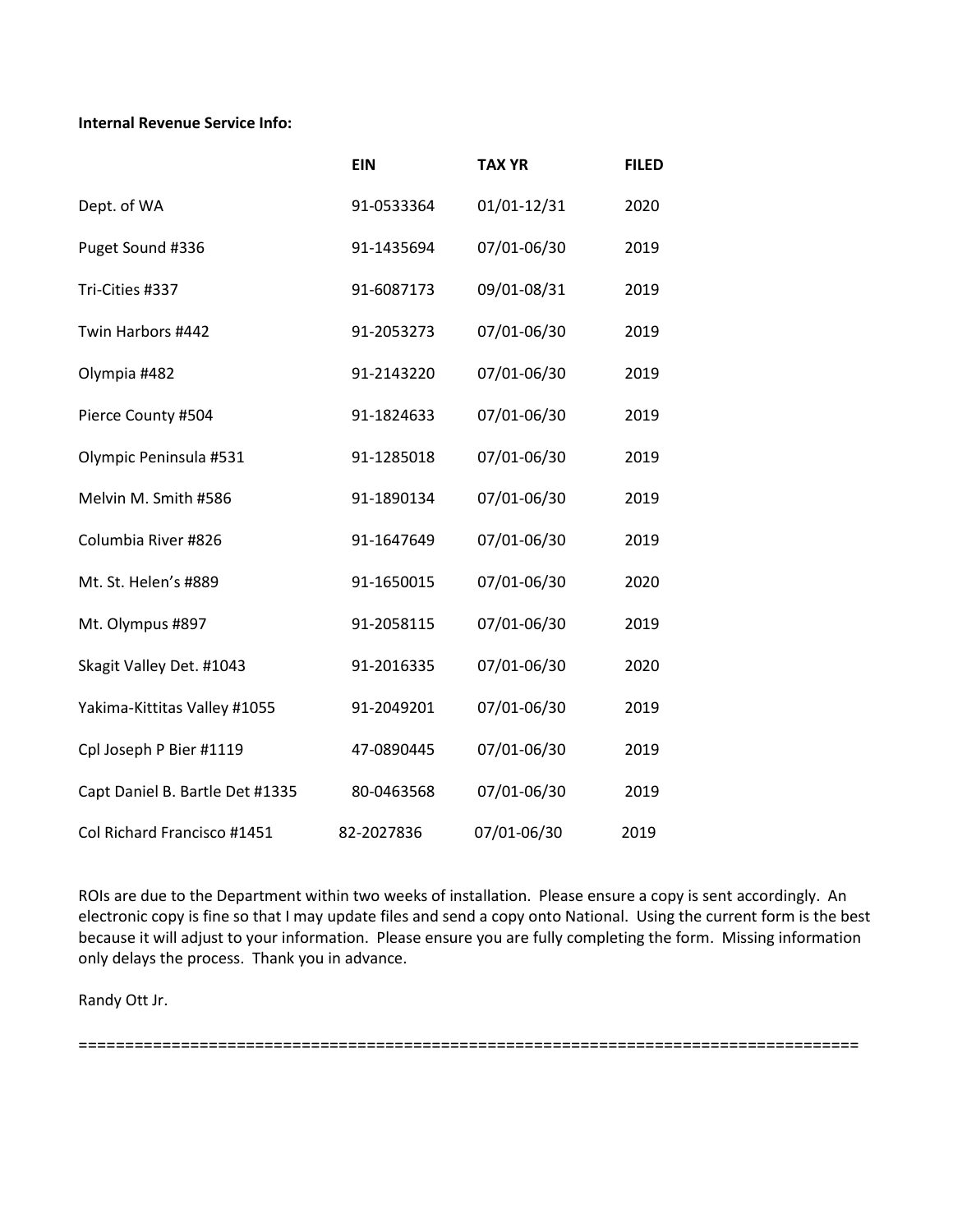## **Judge Advocate Report 2021 Fall Staff Report**

There are no pending Chapter Nines currently in the Department.

To date I have not reviewed any Detachment By-Laws.

With the COVID Pandemic of 2020 we have all been forced to adapt out lifestyle, actions, interactions, and pretty much everything in our lives. Our Marine Corps League life has changed as well. As leaders of the Marines of your respective Detachments it is our duty to assist the members. There are always questions we do not have the answer, to but as a team we can find solutions to anything.

To all Detachment Commandant's and Judge Advocates, I suggest you review your by-laws, and protocols yearly if possible as we are in changing times. As new Marines take on leadership roles this may help in the smooth transition.

#### Shane Inman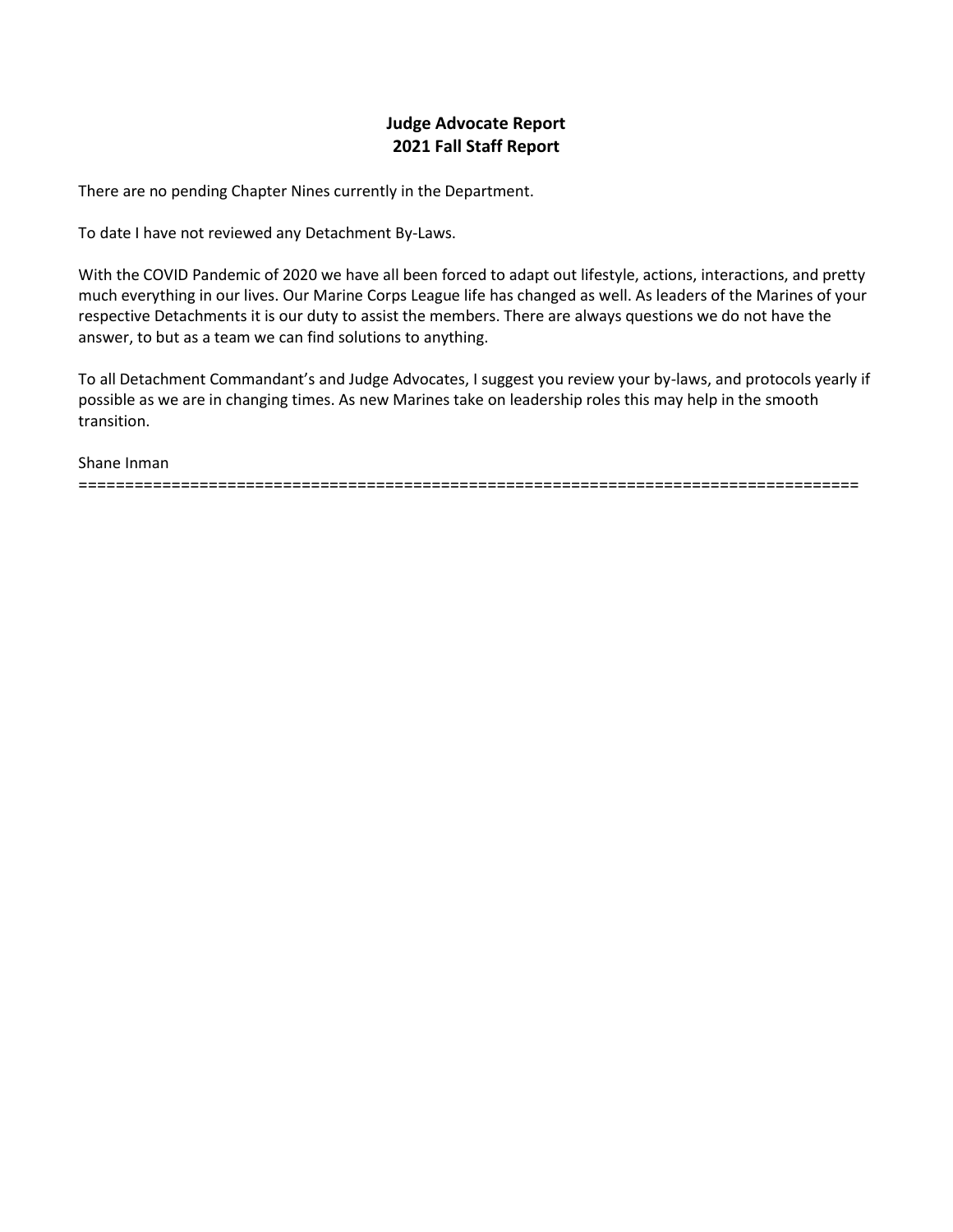### **Paymaster Report 2021 Fall Staff Report**

When emailing the Department Paymaster use **[bhauser1952@msn.com](file:///C:/Users/Bill/Desktop/bhauser1952@msn.com)**. The old Gmail address is no longer used. If you need to call me please leave a message so that I can get back to you. I don't answer numbers that I don't recognize.

National is aware of issues with the recent Detachment rosters. They have been working on fixing the problems. National sent out a new roster on 06/30/2021. If you still have errors on your roster document them and email them to **[jfoster@mcleague.org](mailto:jfoster@mcleague.org)**. I'm asking that if you do email National to copy me on the email so that I am aware of your problems.

Commandants and Paymasters now have access to the database, with the ability to make limited changes to member records. If you need help with access to the database, contact me, by email and I will help you get into the database.

Following the National Convention new forms were posted on the National website. They can be downloaded from the National website or the Department website.

The new transmittal has a column on the right side of the form called number of years. It is for the number of years that the member is renewing for **not the number of years they have been a member.** 

When sending your transmittals to the Department Paymaster you need to send the **original plus two copies**. The Department keeps one copy and the original and the other copy goes to National.

Dues for new member applications are \$25.00 to National and \$5.00 to the Department. Signed new member applications must be submitted with the check and transmittal. *Note on the transmittal, the reduced fees for new members, associate members and dual members between March 1st and June 30th to National of \$15.00. At the 2018 Spring Staff meeting it was decided that Department fees for that period would be reduced to \$2.50.*

Dues for Renewals are \$20.00 to National and \$5.00 to the Department. There are no Department fees for members paying for a life membership.

The new National policy for returning processed transmittals is to email the transmittals back to the Detachments.

Bill Hauser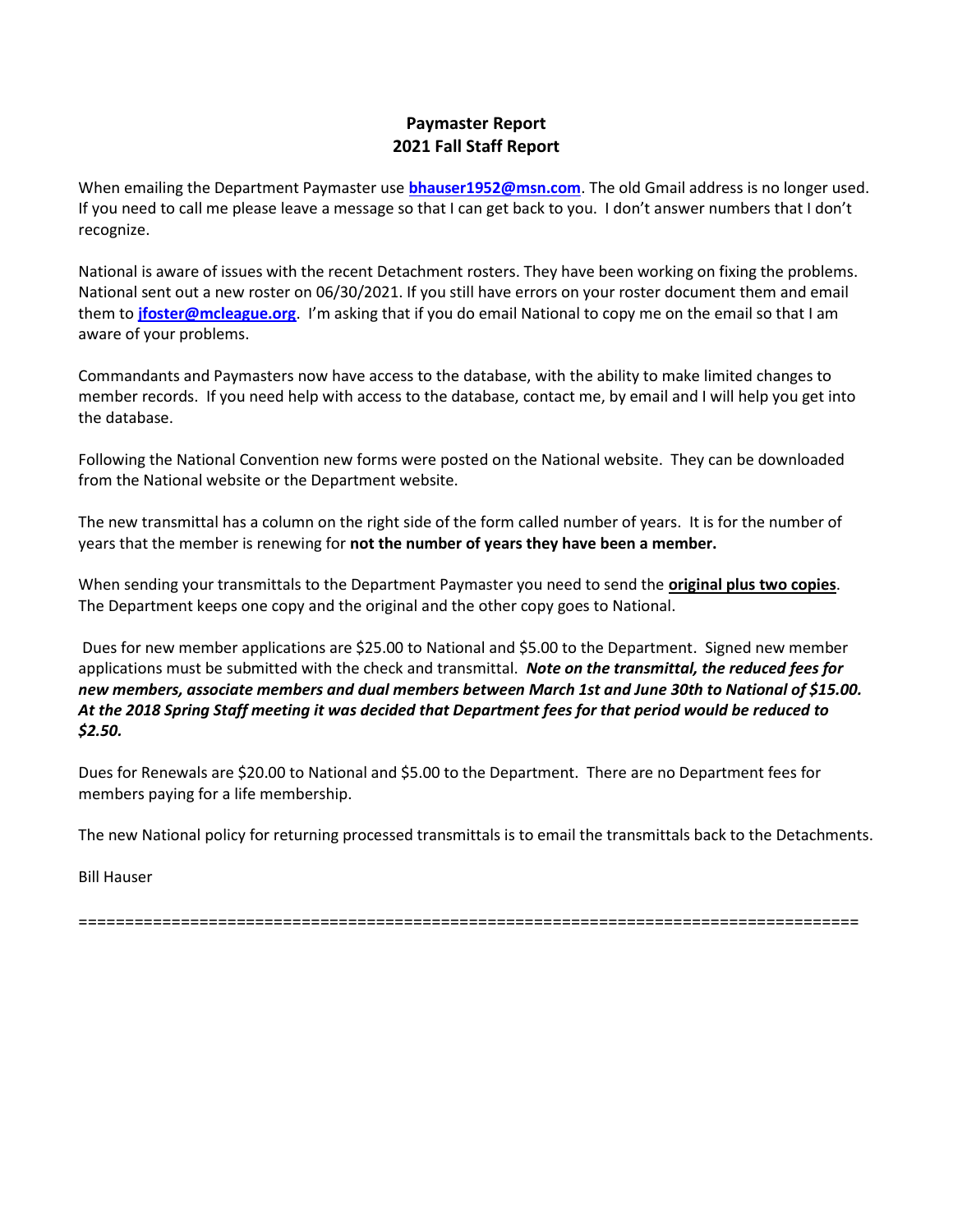# **Puget Sound Detachment 336 2021 Fall Staff Report**

**Membership** – Detachment membership since the Spring meeting has continued to grow due to the capabilities from online registration off our website along with recruiting efforts. We added at total of 2 new members since Spring Department meeting in April. Still need to identify a new Jr Vice Commandant and Judge Advocate, however with new members we hope to fill those positions by the end of year. Members - 44 Regular and 2 Auxiliary for a total of 46 members

**Marine Corps Birthday –** For 2021 we will be partnering with the Marine Support Group of Seattle to hold our MC Birthday on Saturday 11/6 at the Renton Technical College from 12 – 3 pm

**Marine for Life** – Starting in October 2021 F2F events will start happening again as we've been on hold w/Covid.

**Toys for Tots –**We had Gunny Chapman attend our September MCL meeting and provide guidance for 2021 T4T and this year the Detachment is geared up to support 100 T4T boxes with 60 being driven by AVA in partnership with MCL Puget Sound Detachment and 40 directly by us

**Pistol & Rifle Competition –** Detachment events is being held on September 18<sup>th</sup>, 2021

**Marine Rose Program –** Detachment conducted two Rose programs at Home Depot and Lowes on Saturday July 3<sup>rd</sup>, 2021, with over Total \$2111.57. The Detachment was scheduled to run two/three events for Labor Day but were cancelled due to Covid restriction by the hosting companies. We are hoping to run two to three events during Veterans Day on Saturday the 13<sup>th</sup> if we are able and Covid does not impact them.

**Deputy VAVS** –From September of 2020 – August 1. 2021 we have a total of 542 volunteer hours.

#### **Honor Guard –**

Leatherneck Honor Guard – March 2021 - August 2021

- 40 Committal Services at Tahoma National Cemetery \*(+10)
- 6 Operating with voluntary pandemic staffing (+1)
- 260 Hours VA voluntary service (+33%)

#### **Special Announcements –** N/A

For various reasons veterans are committed without military honors at an average of 35-40 veterans monthly. Each month, on the second Saturday, Honor Guard's of the Tahoma National Cemetery Support Group rotate the Second Saturday duty performing military honors for this group. Due to COVID-19, and both DoD and Washington State restrictions on public gatherings, created an additional backlog of 475 comrades.

On the 20th Anniversary of 9/11, a National date of Remembrance and Service, the Leatherneck Honor Guard will provide military honors for 200 comrades. The Leatherneck Honor Guard are grateful we may be of service to others by providing honors to our fallen comrades in arms on this most auspicious occasion.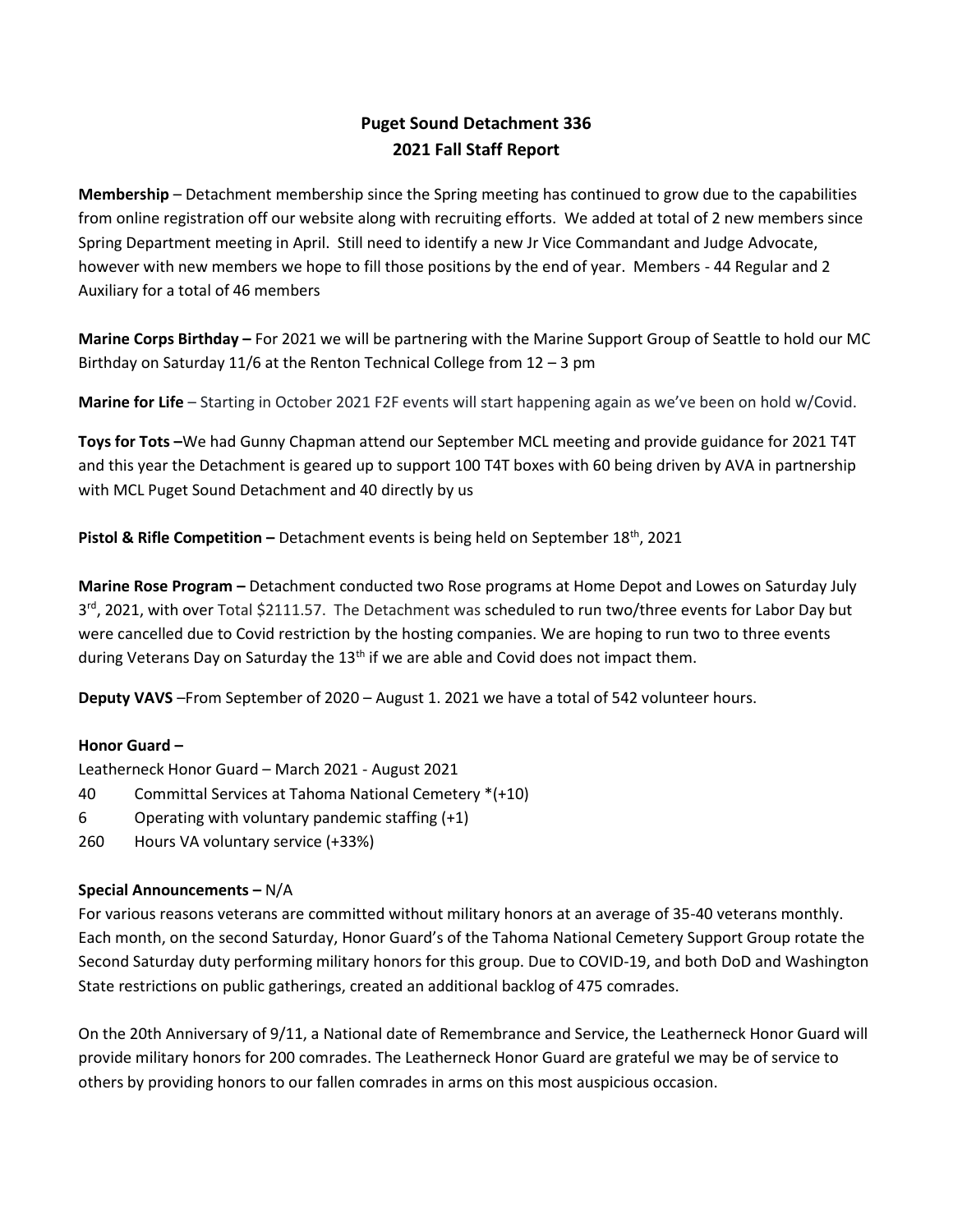Our Regular Duty Day is the Third Tuesday of each month, September 21, 2021. Additionally, the Second Saturday Honor Guard must provide the "Chaplain only" support for the National Guard on the Fourth Wednesday, September 22, 2021. No Rifle Team needs to report for duty on this date.

This protocol is setup this way because the Fourth Wednesday is the Tahoma National Cemetery Support Group monthly meeting, and all Commanders are required to attend. On the Fourth Wednesday, the National Guard is assigned as their Regular Duty Day rendering military honors. However, the National Guard does not have a Chaplain, so the Honor Guard assigned Second Saturday duty is designated to provide "Chaplain only" support.

**Golf Committee** - N/A

**Legislative –** N/A

**Quartermaster and Historian** – N/A

**Eagle Scout** – N/A due to Covid-19

**Fallen Marine** – N/A

#### **Detachment Facebook Page –**

- 760 Followers 336 Detachment page (+12)
- 133 Page Reach past 30 days (-28)
- 194 Followers Honor Guard page (+49)
- 261 Page Reach past 30 days (-24)

Totals – Detachment & Honor Guard Pages Combined 954 Followers (+61) Reach past 30 days (-52)

**PAO/Web Sgt/Historian** the Public Affairs of the Detachment uses the Detachment's website and social media to update members, potential members, and interested public on the activities of the Detachment. All numbers in every aspect have grown throughout the year in the number of visitors, followers, and interaction. The website is a work of constant improvement, while social media is used to direct the public to the website for information on the Detachment. The goal of the Detachment's website is to be a model for other Detachments in regard to displaying information for members, potential members, and the public-at-large.

#### **Website**

- a. http://www.pugetsoundmarines.org/
- b. Implemented new payment system for new memberships and renewals that has reduced time to collect dues and as a convenience for members to pay.
- c. Unique visitor traffic in 2021 has increased from January 2021 nearly every month, ranging from 1,694 visits in January 2021 to 3,143 visits in August 2021. The number of visits grew from 2,971 in January 2021 to 6,320 visits in August 2021.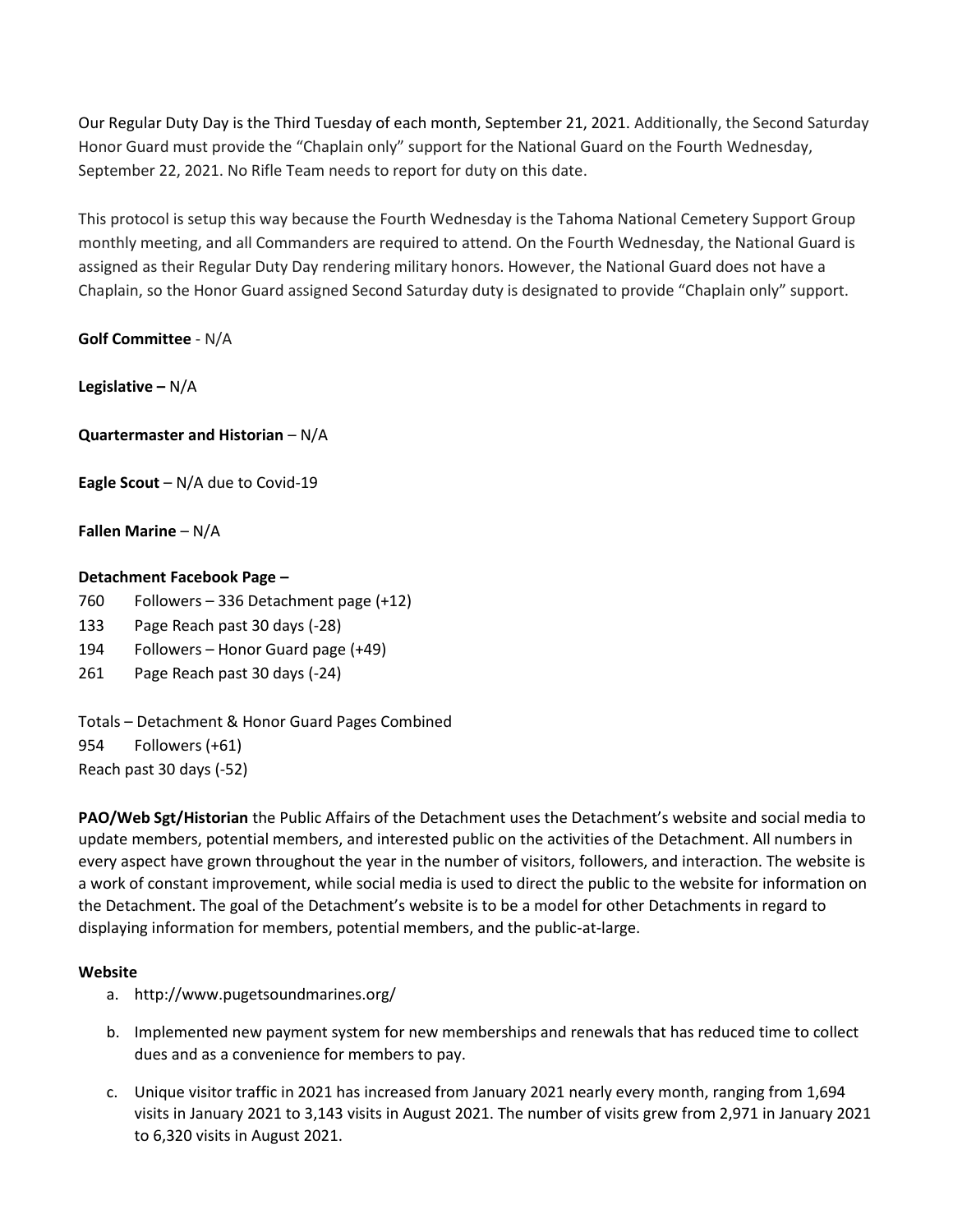- d. Updated and improved member-only access to Detachment documents
- e. The website has been developed to be mobile device friendly, particularly to enable easier access for donations via a smartphone, and access to member information (calendar, documents, etc.…

#### **Social Media**

Twitter

- a. <https://twitter.com/MCL336>
- b. Twitter has been maintained with a strong following of legitimate accounts and verified Twitter accounts.
- c. 236 following. 1,426 followers 2 of 3 Brett Shavers

#### LinkedIn

a. [https://www.linkedin.com/in/mclDetachment336/](https://www.linkedin.com/in/mcldetachment336/)

b. The Detachment LinkedIn account grows constantly with requests for new connections. There have been sporadic questions on membership fielded throughout 2020-2021. c. 500+ connections. 754 followers

#### **Historical records**

Efforts are ongoing with archival of the Detachment's historical records to be accessible by Detachment members. The archival process involves scanning physical documents into PDFs and uploading to a searchable, online database. Currently, scanning has not been completed for all collected records, but anticipated to be completed and readied for member online access in 2022

====================================================================================

## **Tri-Cities Detachment 337 2021 Fall Staff Report**

We have moved our meeting location from the Kiwanis Building in Kennewick to the American Legion Glen M. Sickels Post 34 building in Pasco.

National & Department Annual dues have been submitted.

We continue to hold monthly meetings.

Our operational objectives are to focus on fundraising and recruitment of new active members.

Adjutant/Paymaster

Sean Edler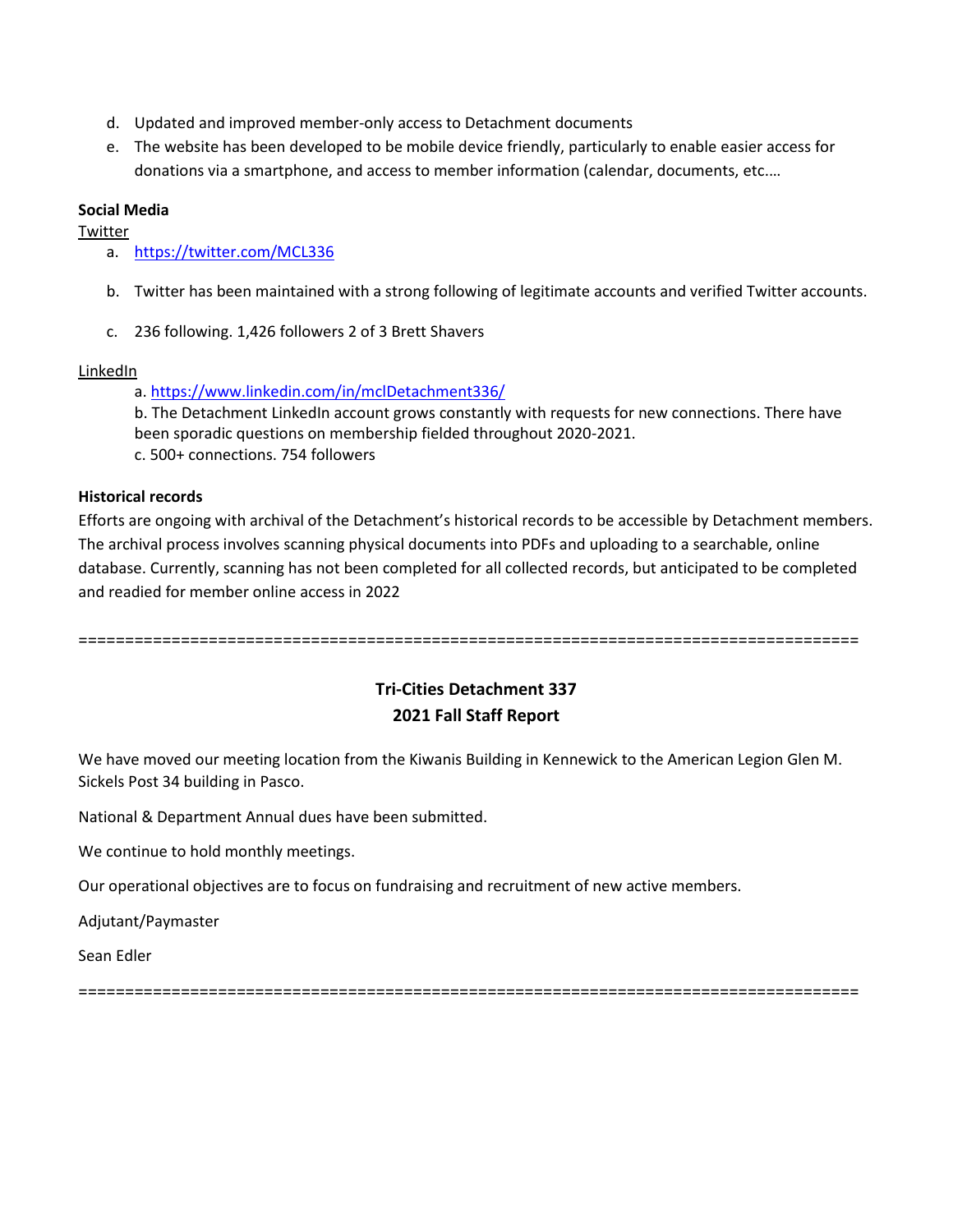# **Twin Harbors Detachment 442 2021 Fall Staff Report**

Twin Harbors Detachment 442 has been able to hold monthly meetings in both Aberdeen and Raymond WA, but attendance has dropped off some due to Covid concerns from members who cannot or have not yet received their vaccination. Pacific and Grays Harbor Counties have both seen high increases in covid infections and public access to business and public activities is again limited to pre-summer conditions.

Our membership has gained 2 new members this quarter, both are Vietnam veterans and we look forward to their participation. Our Detachment now consists mostly of Vietnam veterans, our attempts to attract younger Marines under has been difficult, those few who have joined the Detachment more often than not they feel they have little in common with the Marines many years their senior then drop their membership.

Twin Harbors 442 has reviewed some of our past and present community and veteran support activities, we are committed to have a better public presence and to look for more ways to support veterans and families.

In our Prayers, Twin Harbors Det. 442 has been blessed with Marines who served in Korea and that era, two are some of the Chosen Few, both are suffering failing health and the hardship that comes with aging, we ask for your prayers and support for them and others in our Dept. of WA. MCL family who are facing hardships.

Ron Black Sr.

==================================================================================

# **Olympia Detachment 482 2021 Fall Staff Report**

Olympia Detachment have joined two new members that were sworn in.

Continue to reach out to our members who are not attending due to health or Covid concerns.

We have a MAL who has also decided to hang his hat at our Detachment.

Detachment is adding the Square for credit card payments to advance into the new technology world so we can take payments online.

Shane Inman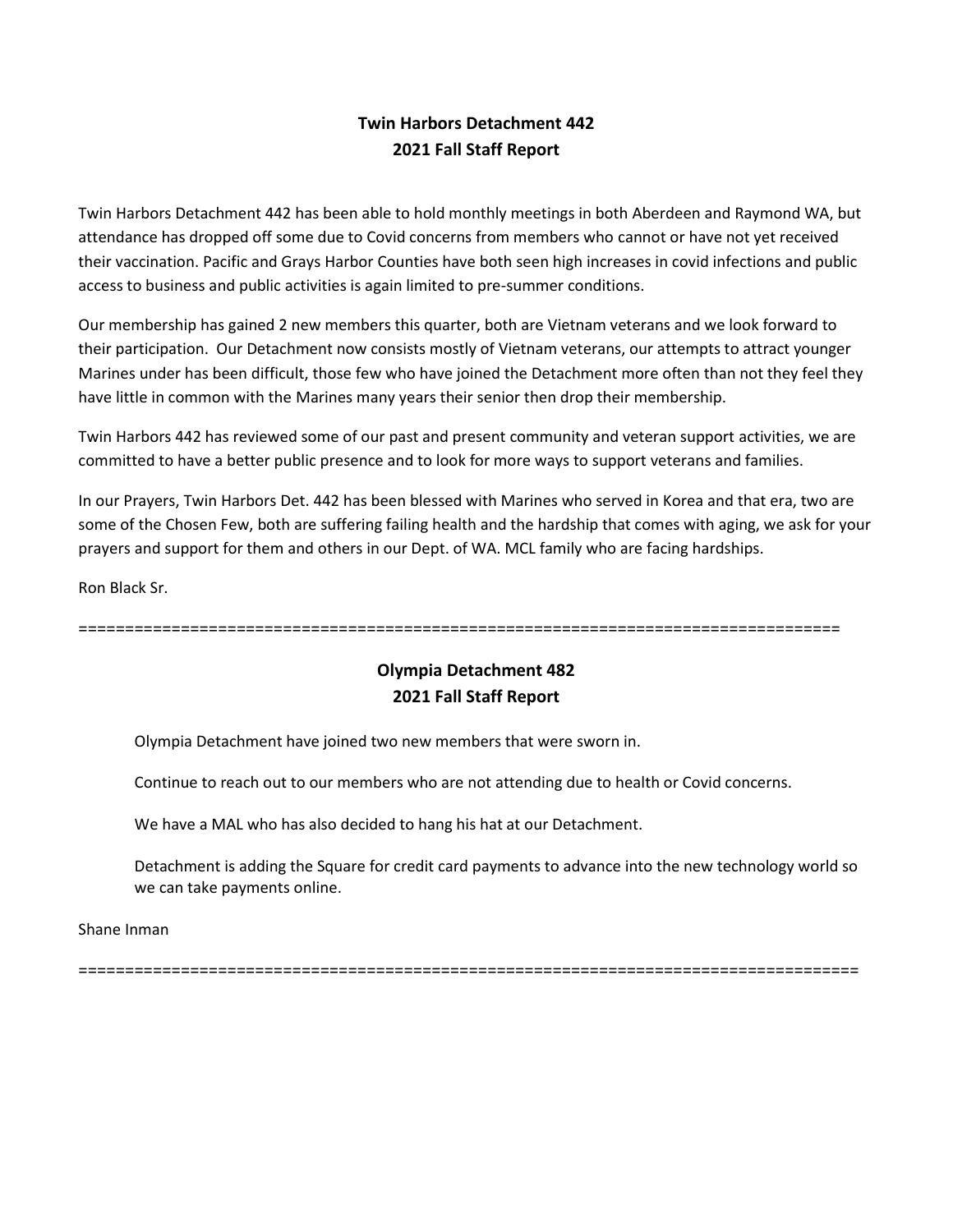### **Pierce County Detachment 504 2021 Fall Staff Report**

Since the meeting in Department Convention the following has occurred:

We currently have 66 members and associates, 48 are life members, 18 annual members, 1 dual member and 1 active duty honorary. Recruiting continues.

The Annual Department "Rock" Ceremony was held on August 28<sup>th</sup>, LtCol Eric Henzler USMC of the I&I Staff of CLB-23 JBLM, was the guest speaker. The Color Guard was provided by CLB-23 and the Rifle Detail was provided by the Security Battalion from Bangor. The Puget Sound, Pierce County, Olympic Peninsula, Skagit Valley and Cpl Joseph P Bier Detachments had members in attendance. The Seattle Young Marines unit helped out with the laying of the roses. Next year's ceremony will be on the 27th of August.

We have awarded 1 Eagle Scout his Good Citizenship certificate.

We are gearing up for this year's Toys for Tots campaign and planning our Marine Corps Birthday Ball.

Mike Edwards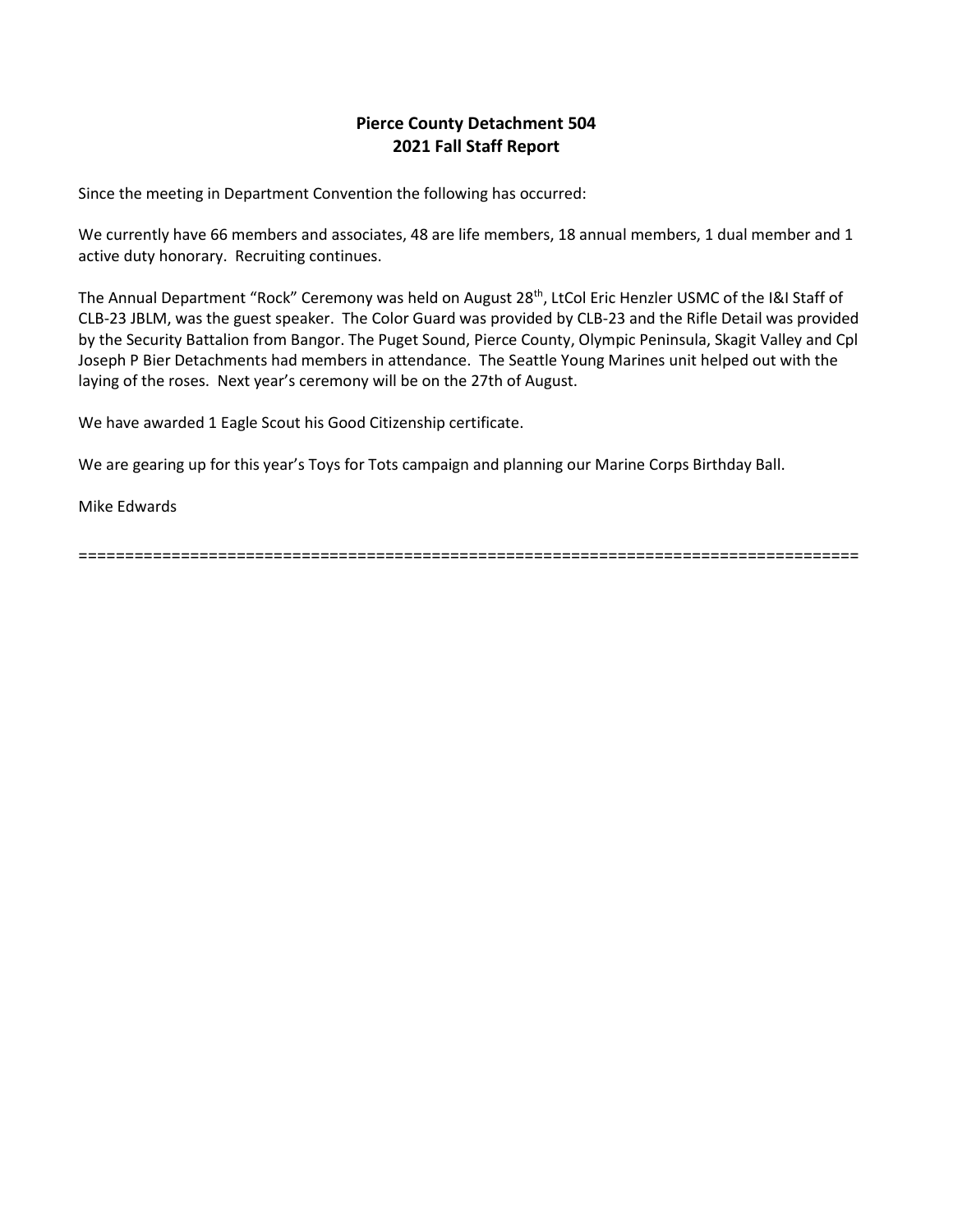# **Olympic Peninsula Detachment 531 2021 Fall Staff Report**

### **June 2021**

- Detachment 531's monthly Business Meeting was conducted on June 2, 2021, at VFW Post 2669 in Port Orchard, WA.
- Detachment 531 Commandant, LouAnne Harrey, attended the Department of Washington Convention in Spokane Valley, WA.
- Detachment 531 held a Detachment salmon fishing trip out of Westport, WA. A good time was had by all.
- Detachment 531's registration as a non-profit organization with the Washington State Office of the Secretary of State (SOS) was determined to be expired. However, we were within the reinstatement period. Reinstatement has been accomplished and we are good to go with the SOS until next year.
- The Leatherneck Honor Guard, comprised of Marines from Detachments 531 and 336, performed Honor Guard

duties at Tahoma National Cemetery.

• Four Marines of the Leatherneck Honor Guard provided honors on Squaxin Island for an Air Force Veteran who was a member of the Squaxin Island Tribe. The family was most appreciative and volunteered a \$200.00 donation, which was applied towards the cost of repairs to our M-1 ceremonial rifles.

#### **July 2021**

- Detachment 531's monthly Business Meeting was conducted on July 7, 2021, at VFW Post 2669 in Port Orchard, WA. The Department of Washington Commandant, George Hilbish II, was a distinguished visitor at that meeting.
- Several Detachment Marines attended Armed Forces Day at the Tacoma Rainiers AAA baseball game on July 17, 2021.
- The Leatherneck Honor Guard, composed of Marines from Detachments 531 and 336, performed Honor Guard duties at Tahoma National Cemetery.
- The Detachment 531 Armorer, Jim Wright, reported that the restoration work that he had been doing on our M-1 ceremonial rifles is complete. We now have 14 serviceable rifles available to the Leatherneck Honor Guard. Jim is working with U.S. Army TACCOM on surveying the 15<sup>th</sup> rifle, which cannot be restored to serviceable conditions.

### **August 2021**

- Detachment 531's monthly Business Meeting was conducted on August 4, 2021, at VFW Post 2669 in Port Orchard, WA.
- Detachment 531 Commandant, LouAnne Harrey, attended the Marine Corps League National Convention in Springfield, IL. She was promoted to Pedigree Devil Dog at the Military Order of Devil Dogs Supreme Growl.

**Detachment 531. Received an increase of Membership National Award.**

- August 17, 2021, the Leatherneck Honor Guard, composed of Marines from Detachments 531 and 336, performed Honor Guard duties at Tahoma National Cemetery.
- The Detachment 531 Monthly Breakfast occurred on August 19<sup>th</sup> at All-Star Lanes in Silverdale, WA.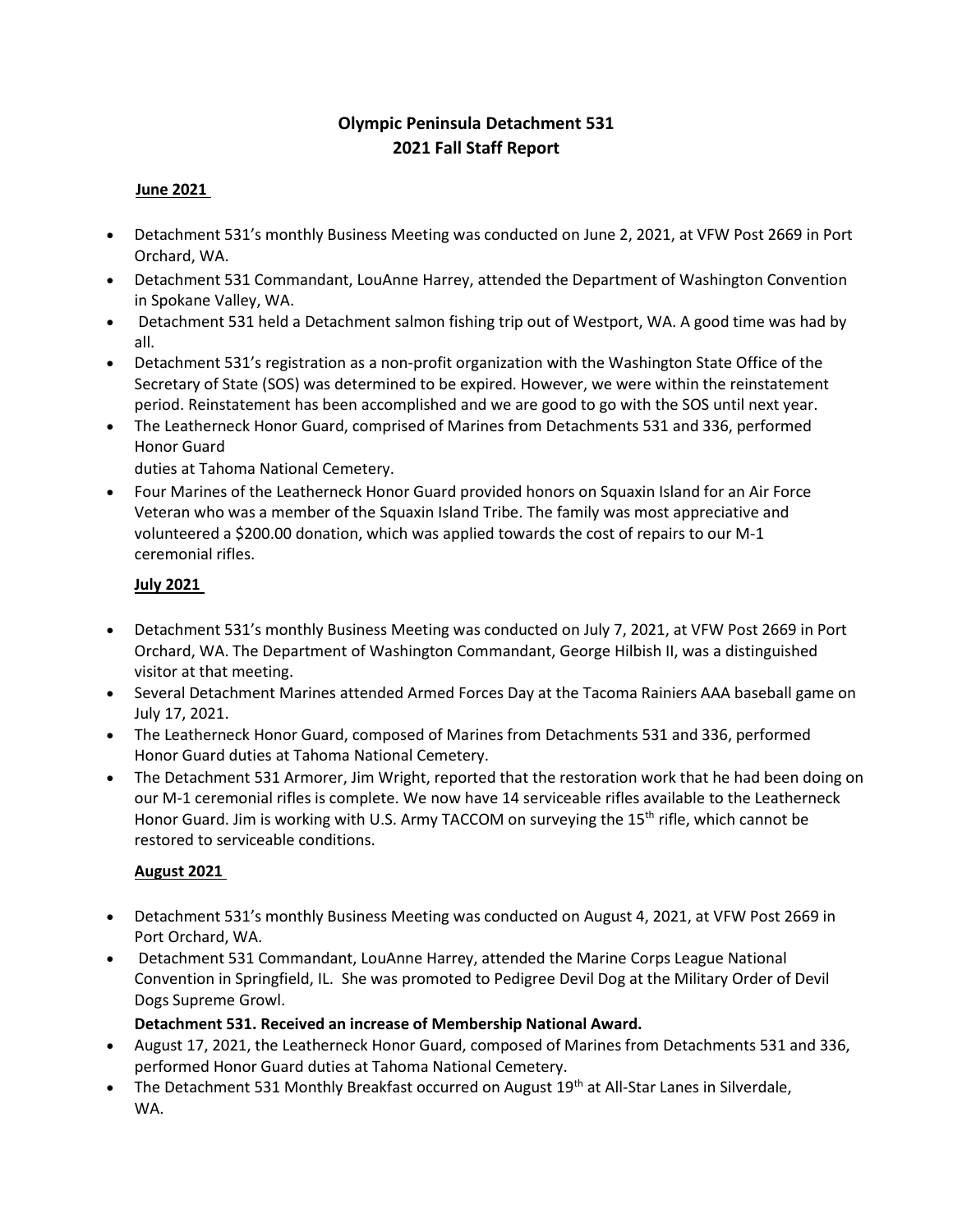• Detachment 531 Commandant, LouAnne Harrey; Judge Advocate, Mike Parker; and Past Commandant, Harry Tachell attended the "Rock Ceremony" in Enumclaw, WA on August 28, 2021.

#### **September 2021**

- Detachment 531's monthly Business Meeting was conducted on September 2, 2021, at VFW Post 2669 in Port Orchard, WA.
- The Leatherneck Honor Guard provided rifle salute honors for two 9/11 ceremonies at Tahoma National Cemetery on September 11, 2021. Provided Honors for 200 Veterans.
- The Detachment 531 Monthly Breakfast occurred on September 16<sup>th</sup> at All-Star Lanes in Silverdale, WA.
- The Detachment 531 Judge Advocate, Mike Parker, led a working party to help prepare military surplus item kits that will be distributed to homeless Veterans by the Kitsap County Veterans Advisory Board.
- On September 18, 2021, Detachment 531 Marines participated in a Fun Shoot at one of our Marine's properties in Belfair, WA.
- On September 21, 2021, the Leatherneck Honor Guard, composed of Marines from Detachments 531 and 336, performed Honor Guard duties at Tahoma National Cemetery. Interred 10 Veterans.
- On September 22, 2021, the Leatherneck Honor Guard, composed of Marines from Detachments 531 and 336, performed Honor Guard duties at Tahoma National Cemetery. Provided Chaplain Service for 8 Veterans.
- On September 23, 2021, Detachment 531 Marines attended a memorial service for Dottie Tachell, the late wife of our Past Commandant, Harry Tachell.
- On September 23, 2021, Commandant Lou Anne Harrey sat in on the Commandants' Corner with fellow Marines of the League and discussed recruitment and retention. There were 67 members in the Zoom Meeting.

Respectfully submitted,

LouAnne Harrey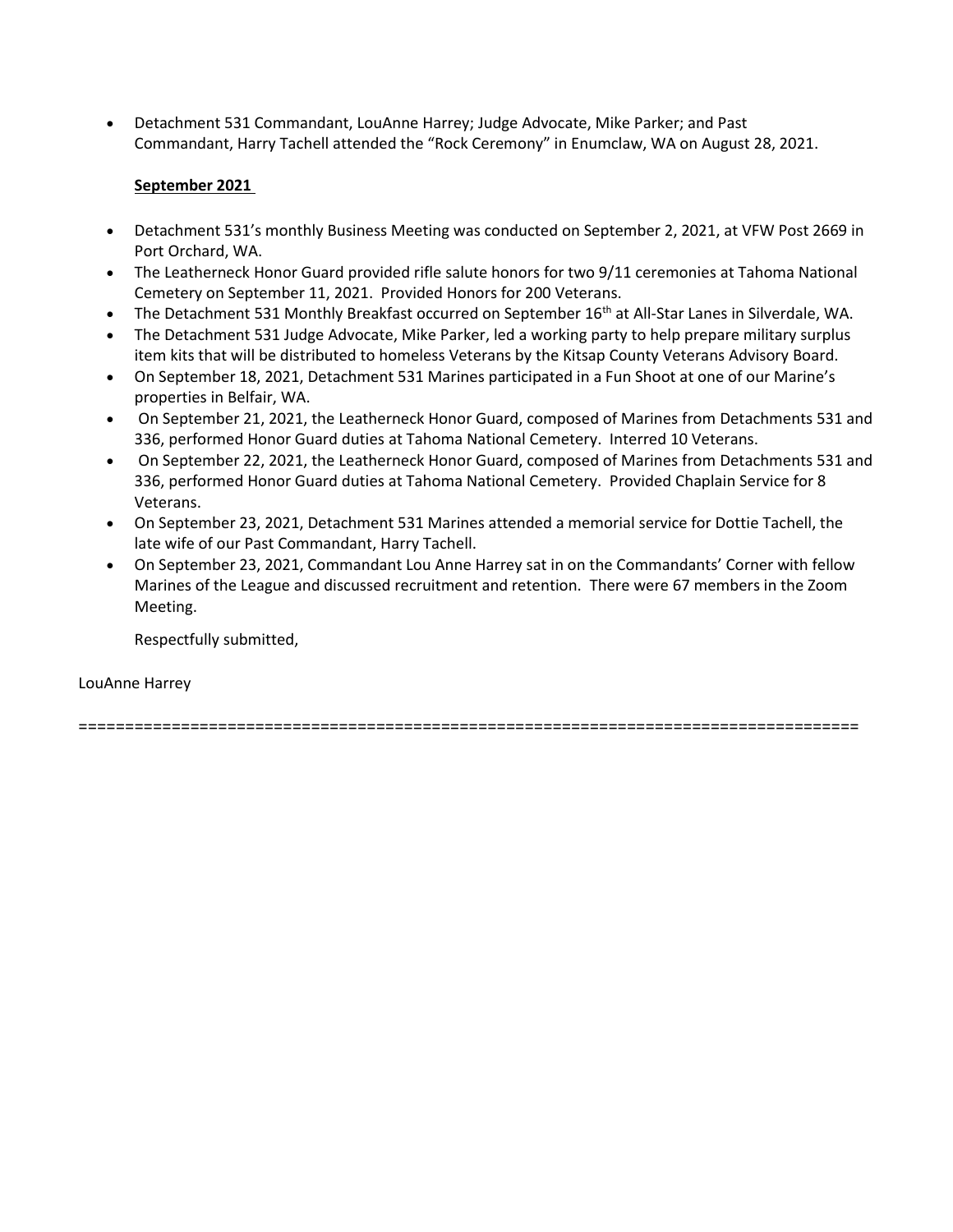## **Melvin M. Smith Detachment 586 2021 Fall Staff Report**

With great pride and joy, I submit our Detachment's activities since June 2021:

- ➢ Our Honor Guard continues to render honors for our Fallen Marines/Corpsmen as we can per Covid-19 restrictions. We continue to support "P" Battery with their firing details as their training schedule limits their availability at times.
- $\triangleright$  For the past five years, we have held a rifle raffle at the local gun shows with tremendous success. The next winning number is on hold due to the Covid-19 restrictions.
- ➢ The Spokane County Young Marines have been busy with online training throughout the Covid-19 Restrictions. They continue to grow and have events as they recently completed qualifications for new candidates and held a 9-11 remembrance breakfast for First responders and the 20-year anniversary.
- $\triangleright$  Some of our volunteers at the Mann/Grandstaff VA Hospital have been assisting as much as they can under current restrictions. Sadly, our monthly Bingo night is on permanent hold.
- $\triangleright$  Everyone who attended the Spokane 74<sup>th</sup> Department of Washington's Annual Convention reported that they enjoyed themselves immensely at the Mirabeau Park Hotel June 3-6, 2021. Thank you everyone who drove from across the great state to be here and celebrate with us. This year's fund raising at the Convention/Pack Growl netted \$1250 for the Isaac Foundation. This charity helps families with children with Autism. (See story under Convention)

====================================================================================



Pictured left to right: DD Carl Schauppner, PDD Tim Kruse, Andrea, Holly, PDD Manny Esparza, DD Guillermo Zaragoza, PDD Randy Ott in front of the Isaac Foundation.

The story behind the picture is shared in the Department Convention section.

This concludes our report of activities.

Tim Kruse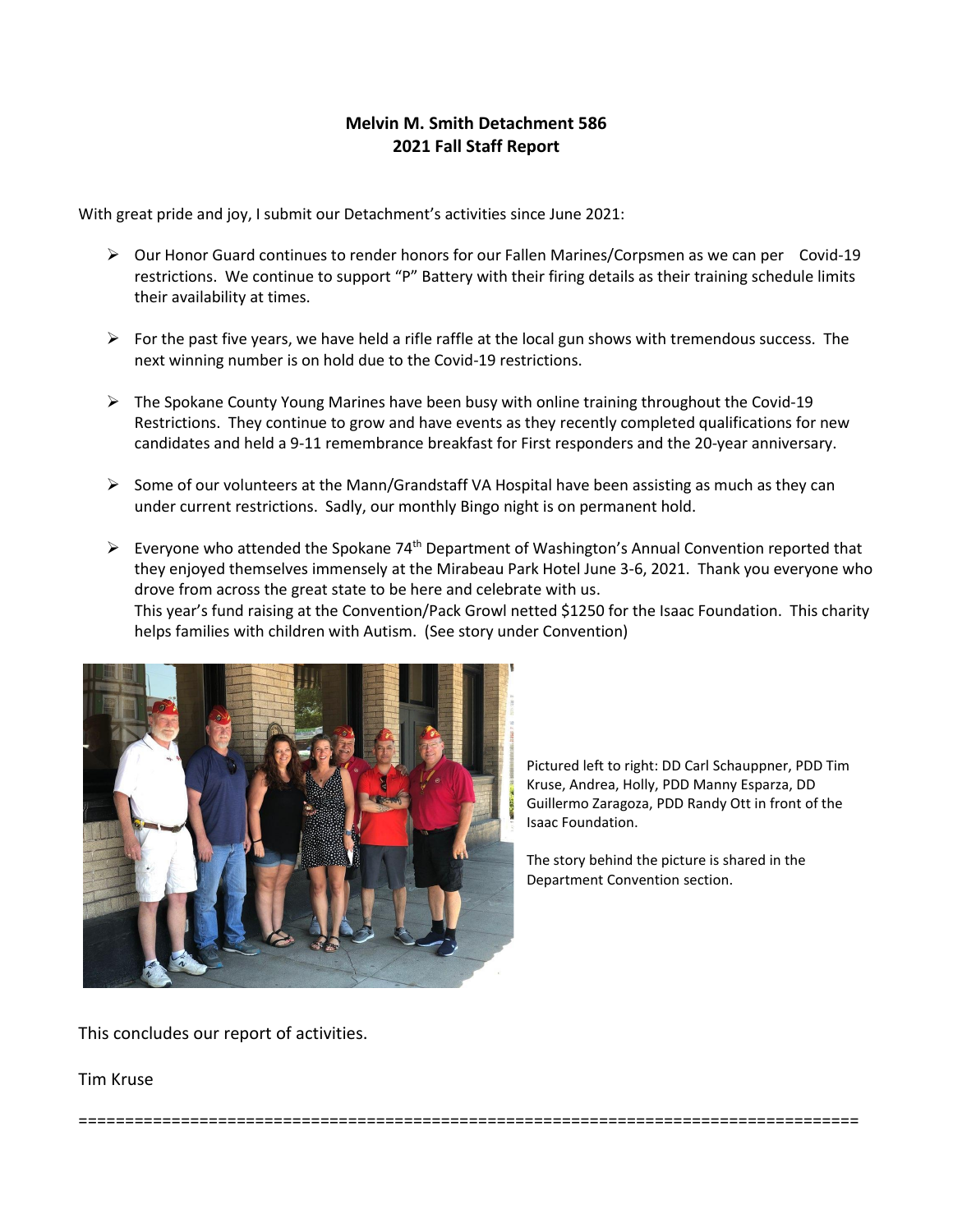# **Columbia River Detachment 826 2021 Fall Staff Report**

From June - September 2021 we maintained contact with our members via the telephones, emails, Facebook, our website and our regular monthly meetings keeping our members in the know with the information flow from our National and Department Commandant.

JUNE JULY AUGUST SEPT MBRSP: 80 REG 2 UNPAID 29 PAID + PLM 49 = 78 PD -1 ASSOC. = 77 VOTING MEMBERS = 6 VOTING DELEGATES.

We have a dinner 1700/meeting 1830 on the 3rd Friday of each month @AL Smith-Reynolds Post 14 Vancouver, WA We have several members in various stages of poor health and many not able to travel in the evening hours. The main topics of our last three gatherings has been on recruiting new memberships, with many ideas both old and new being presented.

Our Adjutant read a Meritorious Commendation presented to Marine Rex Hopper from the Department of WA Commandant, who also recognized our Detachment with Commendation certificate in sincere gratitude for the incredible actions within our community throughout this past year.

Attended excellent Memorial for Past Dept. Commandant John Witham MSgt USMC (Ret) 21 Dec 1940~16 Jan 2021 Charter Member CRD826MCL and the Mt St Helens Detachment in Kelso/Longview.

Large Thanks & Appreciation goes to Lewis &Clark Pound #286 MODD Pup Toby Clairmont and his bride Susan for hosting our annual Devil Dog Picnic where we had 40+ members of our Corps Family make an appearance.

Recently attend a change of command ceremony wherein the Recruiting Station Portland received a new Commanding Officer Maj. Mathew Krempel a highly motivated infantry officer who grabbed up his SgtMaj and joined us at our DD Picnic.

Never to be forgotten ceremony we have joined with the SW Washington Patriot Guards and families of our Clark County fallen from Iraq/Afghanistan on the anniversary of the day they were taken from us. We had members at the Patriots Day Ceremony-Sat, September 11, 2021, Vancouver Waterfront-9am-in partnership with the City of Vancouver where our Lewis & Clark YM's participated in the ceremonies. A very moving and solemn remembrance.

The Detachment donated in support of our annual Rock 32 Marine Memorial Ceremony.

### Lewis & Clark Young Marines –

Participated in the Ft. Vancouver Memorial Day event, posting of flags on the graves at Willamette National Cemetery. They also planted flags at the Old Town Cemetery, where many of those interred their go back to Civil War times; Our YM's are now meeting consistently every Thurs night (2hrs) & the 1st & 3rd Sat of each month; our new YM Recruit class (80721) started up on August 7th. Several of our YM's attended the National Leadership School at Camp Rilea on the Oregon Coast, and a couple of them receiving honors. Pending Activities:

6 November Annual Veterans Day Parade.

10 November RS-Portland Marine Corps Ball / Detachment Corps Brunch at Cascade Bar & Grill.

13 Detachment Marine Corps Birthday Party.

20 November 6<sup>th</sup> ESB I&I and Reserve Marine Corps Birthday ball.

### Henry Lasch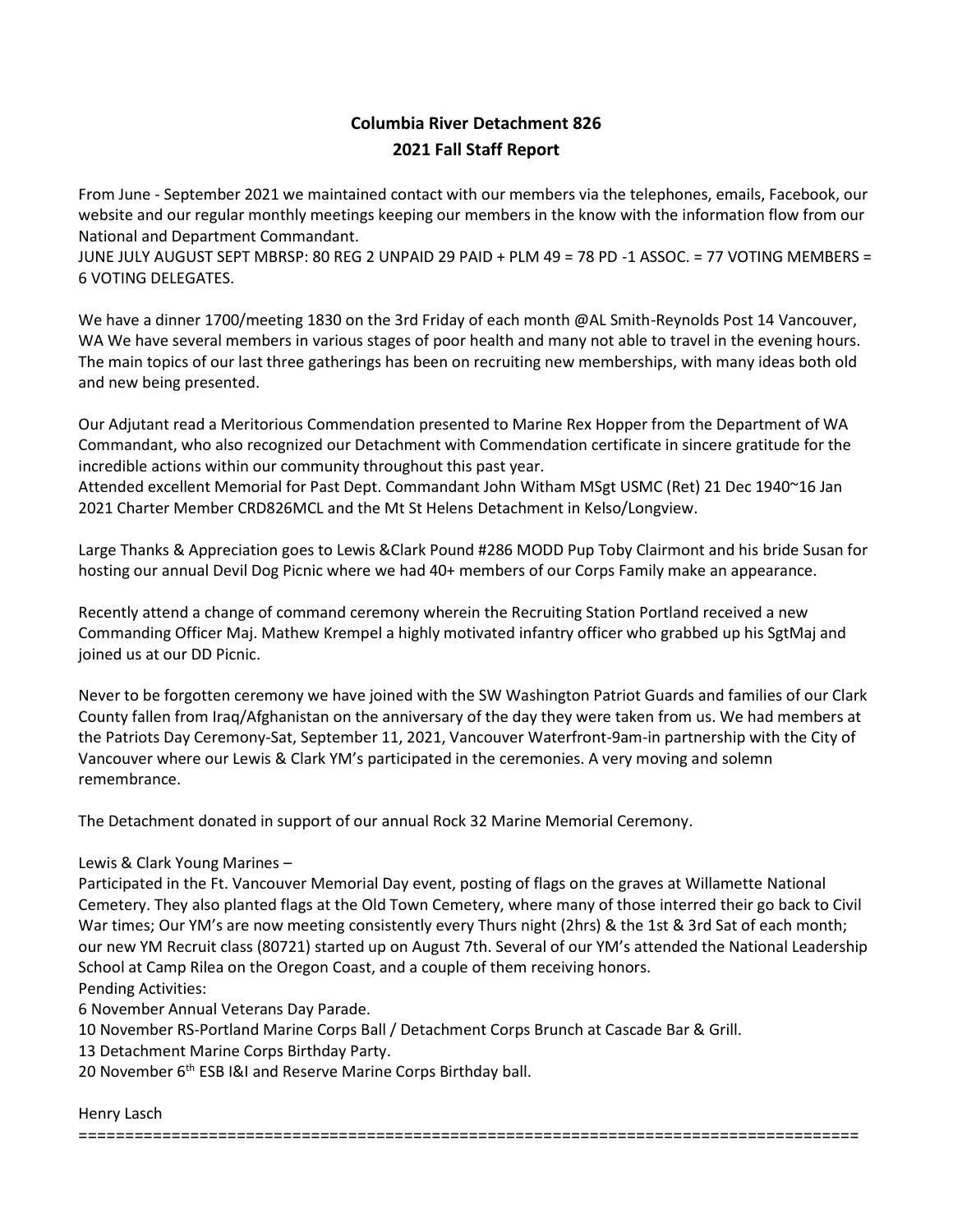### **Mt. St. Helens Detachment 889 2021 Fall Staff Report**

In the last six months the Mt. St. Helen's Detachment 889 has been holding our monthly meetings. We also did our election of officers. Our installation of officers was done in April by my chaplain Ben Lopez.

In July we did honor guard for our member, John Witham, who had passed away in January of 2021.

Commandant Glen E. Espersen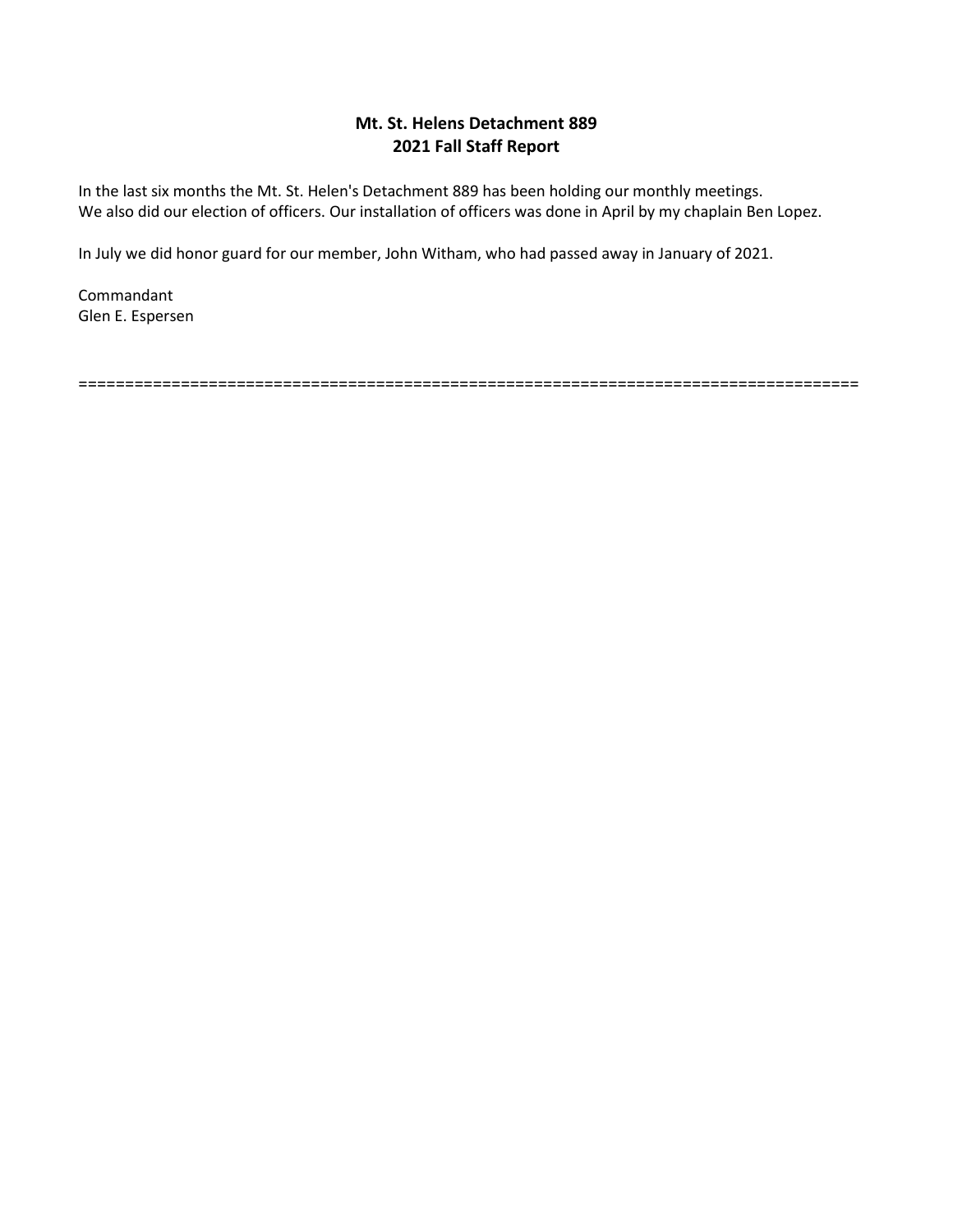## **Mount Olympus Detachment 897 2021 Fall Staff Report**



The above picture is an illustration of the Detachment entry in the Forks Old Fashioned 4th of July parade. The track vehicle was built by a hand- full of dedicated Detachment members. Being towed is the transport trailer, decorated and being ridden in by twelve Detachment members. For the second year in a row our entry took home another first place blue ribbon.

The following month our Detachment parade entry took part in the Joyce Days Wild Blackberry Festival parade held on August 7th, 2021. Once again, we received another first place blue ribbon. Residents on the North Olympic Peninsula are well aware of our presence in the community.

The Sprint Boat races are back again this year. On July 24th the first of two scheduled races was held at Extreme Sports Park in Port Angeles. Detachment members volunteer to do security at the gates and for our efforts the race committee awarded the Detachment a generous donation. The next race at the Park is on September 11th, 2021.

The 2021 Marine Corps League Department of Washington State Convention was held in Spokane, Washington this past June. At the Grand Banquet the Department Marine of the Year was announced. This honor and distinction was awarded to our very own Kathy Nicholls, our Detachment paymaster. Congratulations Kathy on the long overdue and well-deserved honor.

On the last Friday of each month a bell ringing ceremony takes place at Veterans Park in Port Angeles. The names of those veterans who have passed away the previous month in Clallam County are read aloud and a replica of the Liberty Bell is struck once. The Detachment honor guard provides a rifle salute and the playing of taps. A piper then plays Amazing Grace on the bagpipes.

Prior to the Covid pandemic the Detachment honor guard was usually kept busy providing final military honors to local veterans who have passed on and answered the final roll call. The pandemic however has postponed the honors until such time that it becomes safer.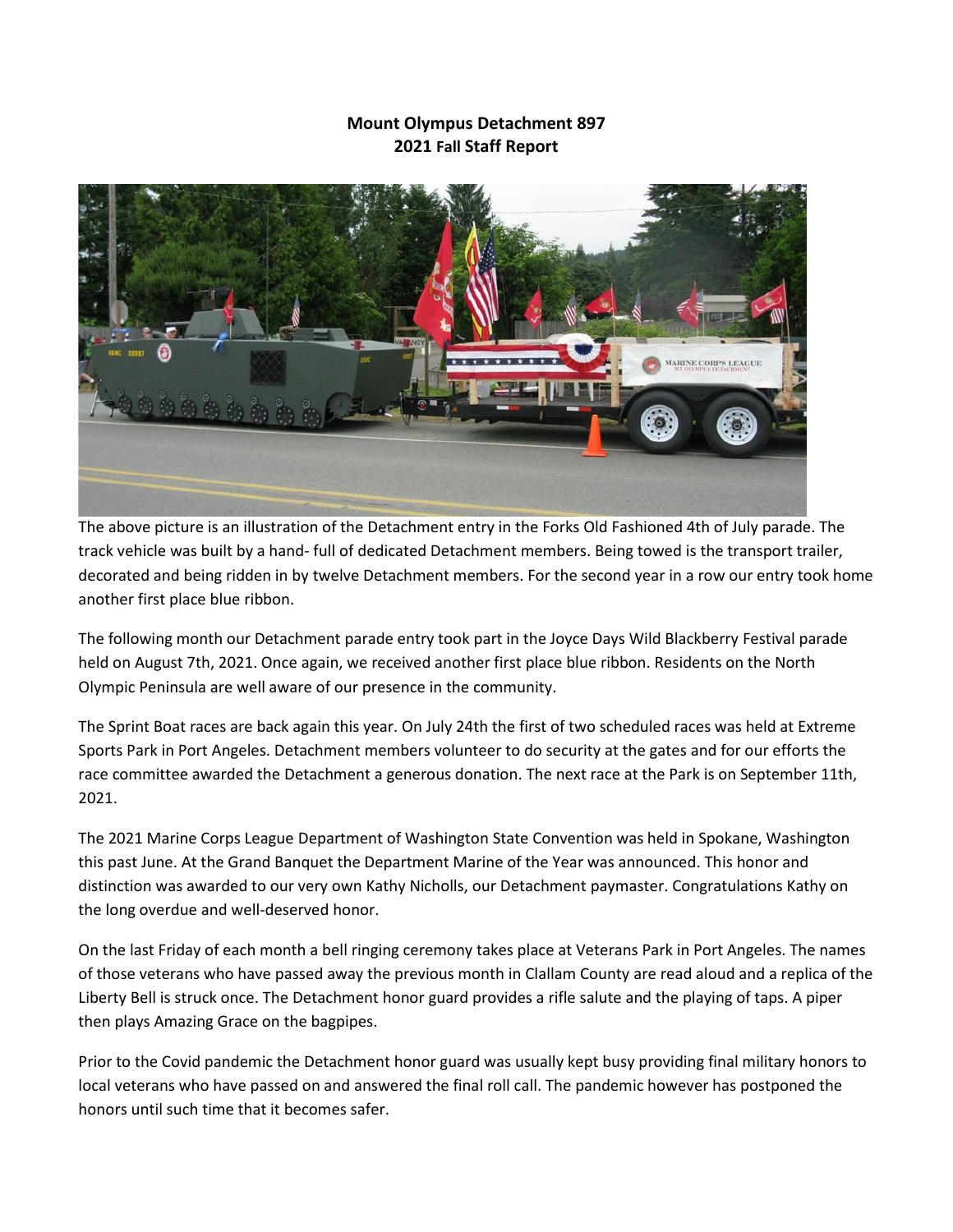This report is respectfully submitted by the Commandant of the Mount Olympus Detachment 897 of the Marine Corps League.

Mark Schildknecht

====================================================================================

## **Skagit Valley Detachment 1043 2021 Fall Staff Report**

The Skagit Valley Detachment 1043 has been active in the past few months since the Convention in June:

- The 4th of July Parade in Anacortes, driving 2 vehicles belonging to one of our Associate Members: a restored USMC Korean War Era Willys Jeep that previously belonged to a deceased member and a second Jeep from the Vietnam War Era.

- We had a Marine participate in the Rock Ceremony in August honoring the 32 Marines who died on Mount Rainier.

- We sponsored a hole in the Boys and Girls Club of Skagit County's Annual Golf Tournament in honor of Marine Randy Pepper who passed away earlier this year.

- We awarded a scholarship to the granddaughter of a Past Commandant, Lee Schuirman. We have several upcoming events we are looking forward to as well:

- We will be holding our Birthday Ball at the Skagit Valley Casino on November 6th. This year we are partnered with the Capt. Daniel B. Bartle Detachment 1335 in Bellingham.

- We will be participating in the Veterans Day Parade in Burlington. - And we hope to be able to continue Toys for Tots.

Congratulations to our 2021 Marine of the Year, Steven Blasdell! Thank you and Semper Fi!

For the Commandant,

Joel Cartwright

Adjutant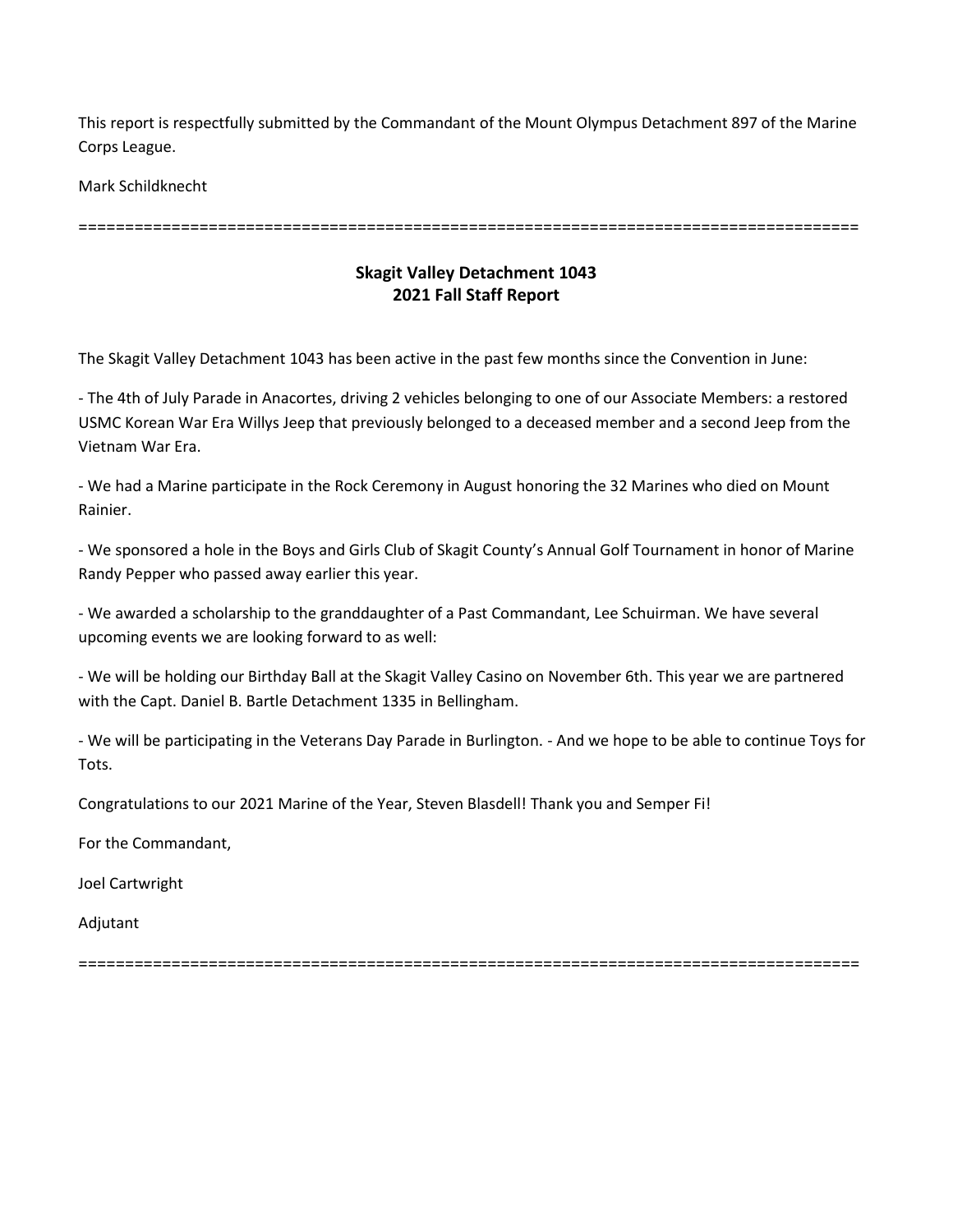### **Yakima-Kittitas Detachment 1055 2021 Fall Staff Report**

Current Detachment strength is 23 regular members, 3 associate members, and 15 Permanent Life members. Information about the Detachment can be found on our website[: www.mclyakima.com](http://www.mclyakima.com/) or our Facebook page.

Activities have been limited due to the current pandemic. The Detachment has held 3 monthly meetings since June. There have been no funeral honor details or Eagle Scout ceremonies. The Detachment provided a color guard to lead the Selah Homecoming parade on September 29.

Preparations are currently underway for the Veterans Stand Down on October 23 for which the Detachment donated \$100.00 and the annual Veterans Day ceremony at Sarg Hubbard Park on Nov. 11.

Ed Falter

====================================================================================

### **Cpl Joseph P. Bier Detachment 1119 2021 Fall Staff Report**

Since June 2021 the Detachment has done the following:

We are again resuming are meeting in the evening which will allow more members to attend. Meeting will be at 1900 the last Monday of each month.

Over the last 18 months we had to have them at 1700 due to the American Legion where they were held was closing at 1800. They resumed their hours till 2000 on September 1, 2021. We are in hopes that we will get more members to attend.

Our Young Marines are once again reduced to Zoom meetings as the COVID 19 in Lewis-Thurston County soars once again. We are doing as much training as possible.

Our Auxiliary will be joining as Associates in September 2021 as there are not enough members to keep the Auxiliary in force.

We are looking forward to the Veteran's Day Service at the Grand Mound Cemetery on November 11, 2021. We have decided that if we cannot get enough members together for a Marine Birthday Dinner we will have the members that can come and feel safe enough to come to attend a small gathering for the reading of the Commandants Message, Cake ceremony and singing of the Marines Hymn.

We will begin our campaign for Toys for Tots on November 1, 2021. We have already had some community members inquiry into our program this year and our willing to help.

Bonnie Holden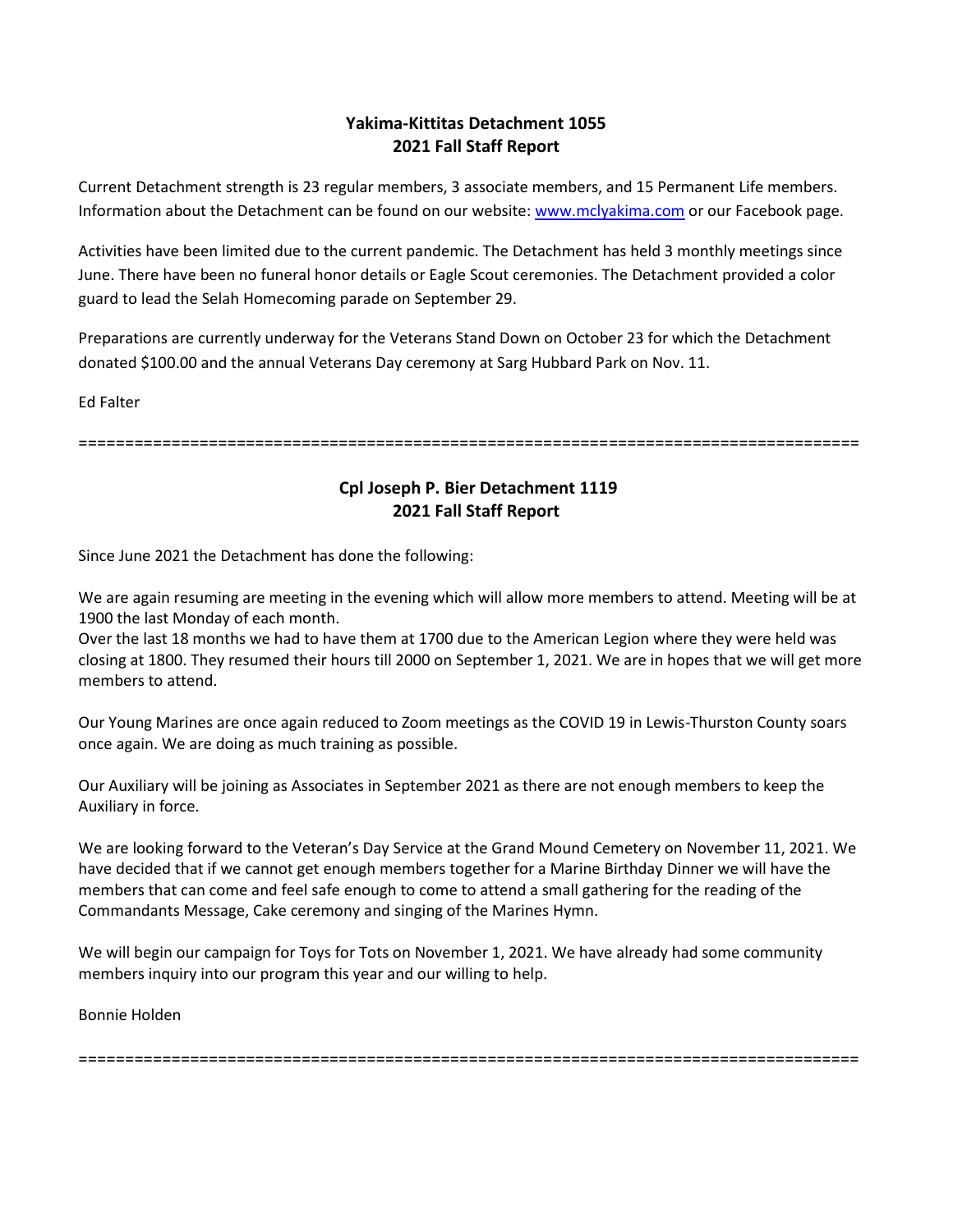## **Capt Daniel B. Bartle Detachment 1335 2021 Fall Staff Report**

On September 10 we attended David "Mac" McMaster's funeral Mass and internment. On September 11 we supported Mac's wife Betty as we held his Celebration of Life. Our Department Commandant was in attendance.

Our Detachment has 35 Members and Family who will be attending the celebration of our Corps' 246th birthday held at Skagit Casino.

#### Stephen Reese

====================================================================================

#### **Col Richard Francisco Detachment 1451 2021 Fall Staff Report**

Sept 2021

May, meeting held and no activities scheduled

June, meeting held no activities.

July, meeting held honor guard for parade at county fair.

August, meeting held no activities.

Sept, meeting held no activities.

Oct, funeral detail scheduled for the 9<sup>th</sup> for navy veteran.

It's been a slow year getting people back to meetings from the covid. We are working on recruiting and community involvement. We are contacting a local veteran's resource center to render any aid for them.

Bob Gabelein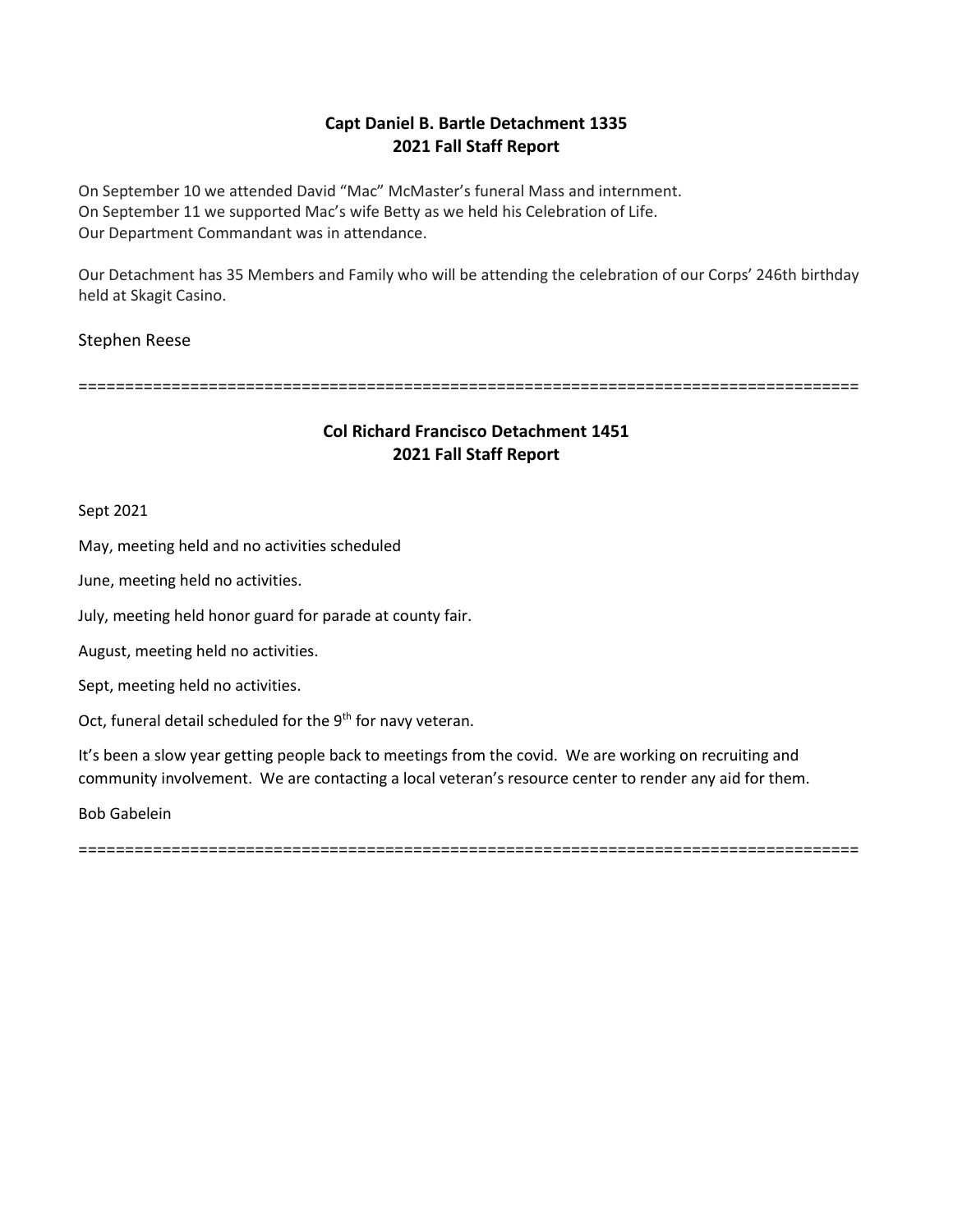### **Americanism**

#### **Bonnie Holden**

We had Detachments submit folders at the National Convention in Springfield, IL and those awards will be announced at the Mid-Winter MCL Conference in February 2022.

Bonnie Holden

====================================================================================

## **Audit Bill Hauser**

Not Applicable at this time.

====================================================================================

# **Awards Randy Ott**

A reminder to all Detachments that your members are eligible for many MCL individual awards for their work at the discretion of your Commandant.

Department & National level awards are available if requested/submitted by the Detachment. Follow the Awards checklist/application for approval.

I am always available for questions and ideas for awards. All volunteers should be given at least a pat on the back after all that they do for your Detachment.

Randy Ott

====================================================================================

## **Budget and Finance Bill Hauser**

Not Applicable at this time.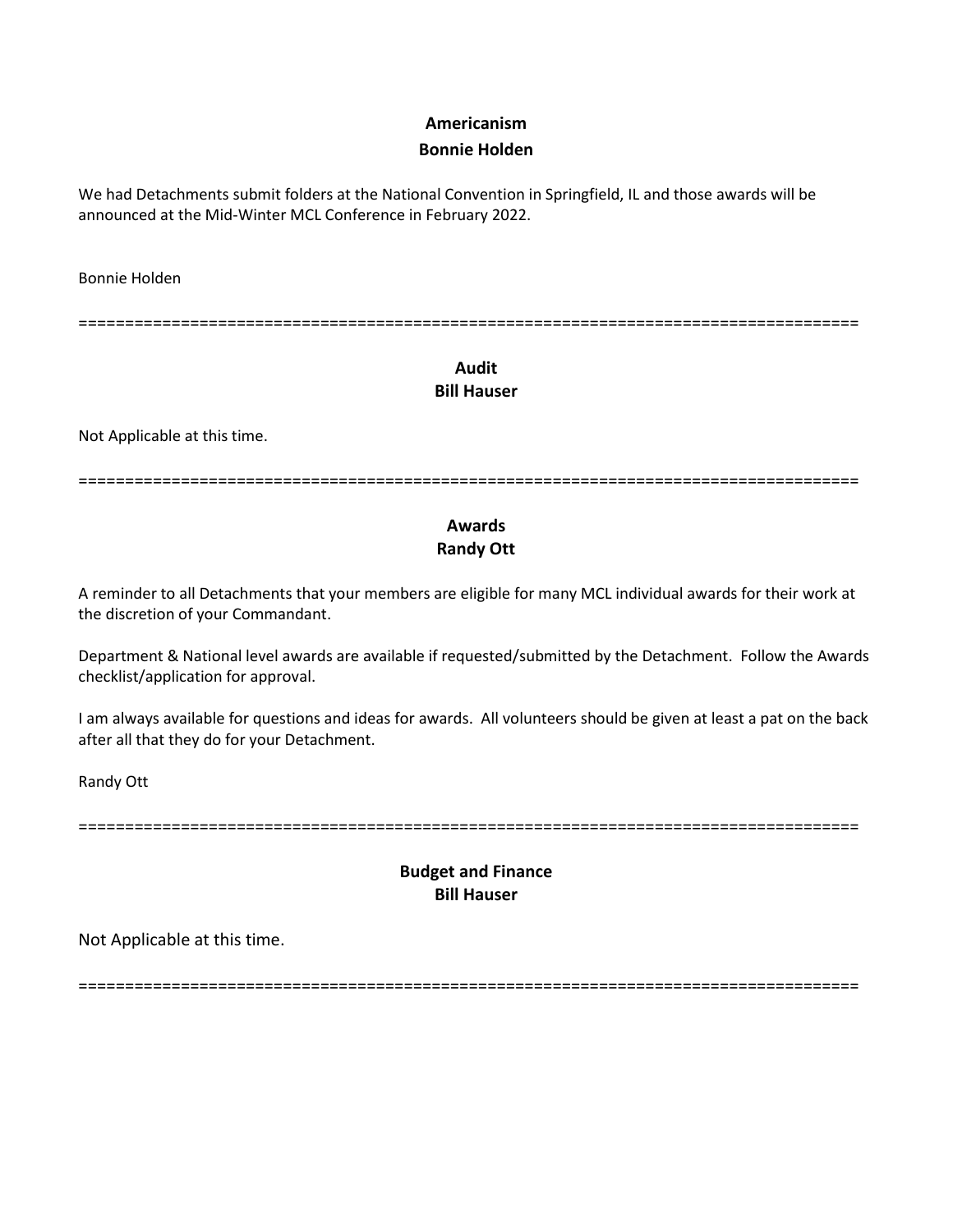#### **Bylaws Shane Inman**

Not Applicable at this time.

====================================================================================

## **Convention Commandant**

This story starts because I had something in my pocket as a token from the weekend's event. Because of the event happening next to our venue, an idea popped into my head to start a bidding war. At the event next door there was an auctioneer spinning her trade to raise money for a local charity. I have a dollar looking for 2. TWO! Two looking for 5. FIVE! To my pleasant and shocked surprise, two of the attendees got in a bidding war which stopped at \$500. All of this happened during the banquet for the Department of Washington's Annual Convention on June 5, 2021 in Spokane Valley, WA. The entire evening turned into a serendipitous adventure. Upon delivering the money raised for the Isaac Foundation, we were greeted by Andrea, Anna and Holly, the founder and Isaac's mom. We shared the story of how the money was raised. I had known the Isaac Foundation from my time as a Special Education Teacher at Lewis & Clark High School. Several of my students and their families were supported by the Foundation and some of them had even been a part of their fund-raising calendars. As we chatted about those students and the reason for our choosing them, I gave Holly the very emblem which was in my pocket that evening. The gift was a stained-glass ornament of the United States Marine Corps Eagle Globe and Anchor.

This brought tears to her eyes as her Aunt Betty was a WWII Marine. That's when the circle of all the things we do in life shared how connected we are without knowing it. Aunt Betty Guillot was a member of our Detachment for many years and had passed away over 2 years ago. She was an incredible lady and great friend to many of us. In fact, our Honor Guard was there to render her final salute. Holly and I were connected more than being at the funeral and working at Lewis and Clark. The reason for selecting the Isaac Foundation was because Andrea hosted a paint night at the Convention on Friday night. She told us about what they do and I shared that I had worked with several of their children and families.

Each year at the Convention, a local charity is selected by the host Detachment/Pound to receive a donation on behalf of our membership. Since the committee hadn't made a selection, we discussed and approved the Foundation. The selection was also presented to the Washington Pack, Military Order of the Devil Dogs, Inc. at our Pack Grand Growl. The Washington Dogs approved \$500 for the Foundation. The attendee who was outbid, decided to make a donation to the Foundation as well. Since the ornament went for \$500, they donated \$250. This surprise was beyond my wildest expectations for the weekend. Yet, it wasn't over as the winner of the ornament decided to give it back to me because it was a gift from my dear friend and mentor, Hank Melanson. He passed away just before Betty.

We decorated the cake with it as the centerpiece for the event. That ornament was cleaned and given back to me by the banquet staff and I placed it in my pocket without thinking. As my wife told me at the end of that evening, life is full of serendipity when you have a giving heart. In giving the ornament to Holly and the Foundation, I was bringing the story full circle to how small this world is and how connected we are without ever knowing it until today. This donation will touch many more lives than any of us know. Randy Ott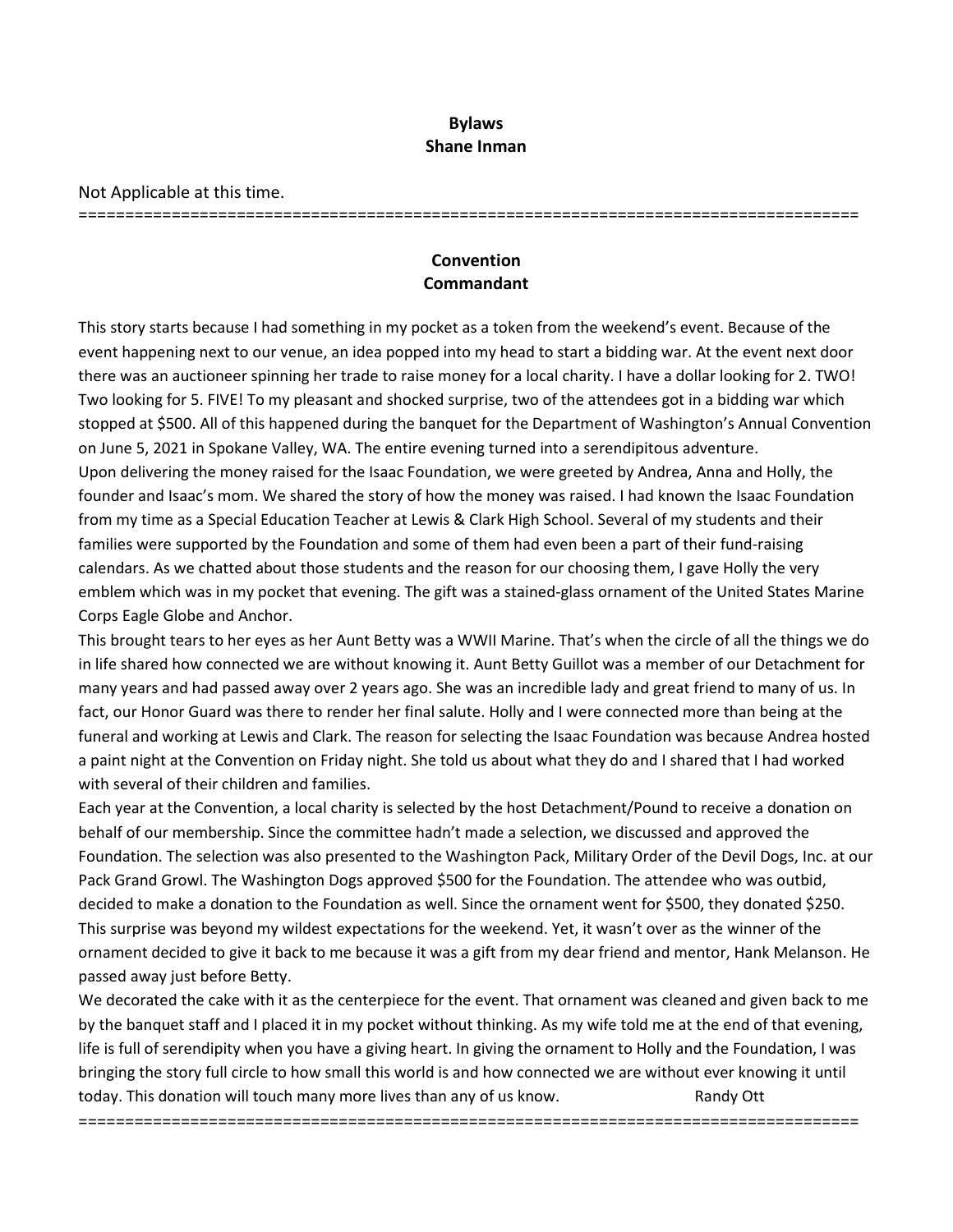## **Credentials Bill Hauser**

Not Applicable at this time.

====================================================================================

## **Detachment Commandants' Council John Moysiuk**

Not Applicable at this time.

====================================================================================

## **Eagle Scouts Bonnie Holden**

The Marine Corps League National Headquarters website has the form for the Eagle Scout to complete that you can print. I distributed this as well as this information at the Spring Staff Meeting as well as the Department Convention in June 2021.

I only received 3 out of the 15 Detachments who responded. I will have to conclude from this that 12 of our Detachments are not pursuing Eagle Scout Awards in the State of Washington.

There are embossed awards that can be purchased at the Semper Fi store for this purpose.

I would like each Detachment to contact me on regular intervals which are listed for this purpose. Even if you have a negative report, please turn that in so that I know that I have reports from all Detachments.

### **Period of July 1 each year to December each year should be reported by January 15.**

### **Period January 1 each year to June 30 each year should be reported by July 15.**

If it is easier for you to have a monthly list to send each 6 months, I can then tally each of the Detachments for the period that I need to report.

My email information, phone number and address are listed on the Department Roster. You can call me if you have questions. But a written report can either be mailed or emailed and is needed.

Bonnie Holden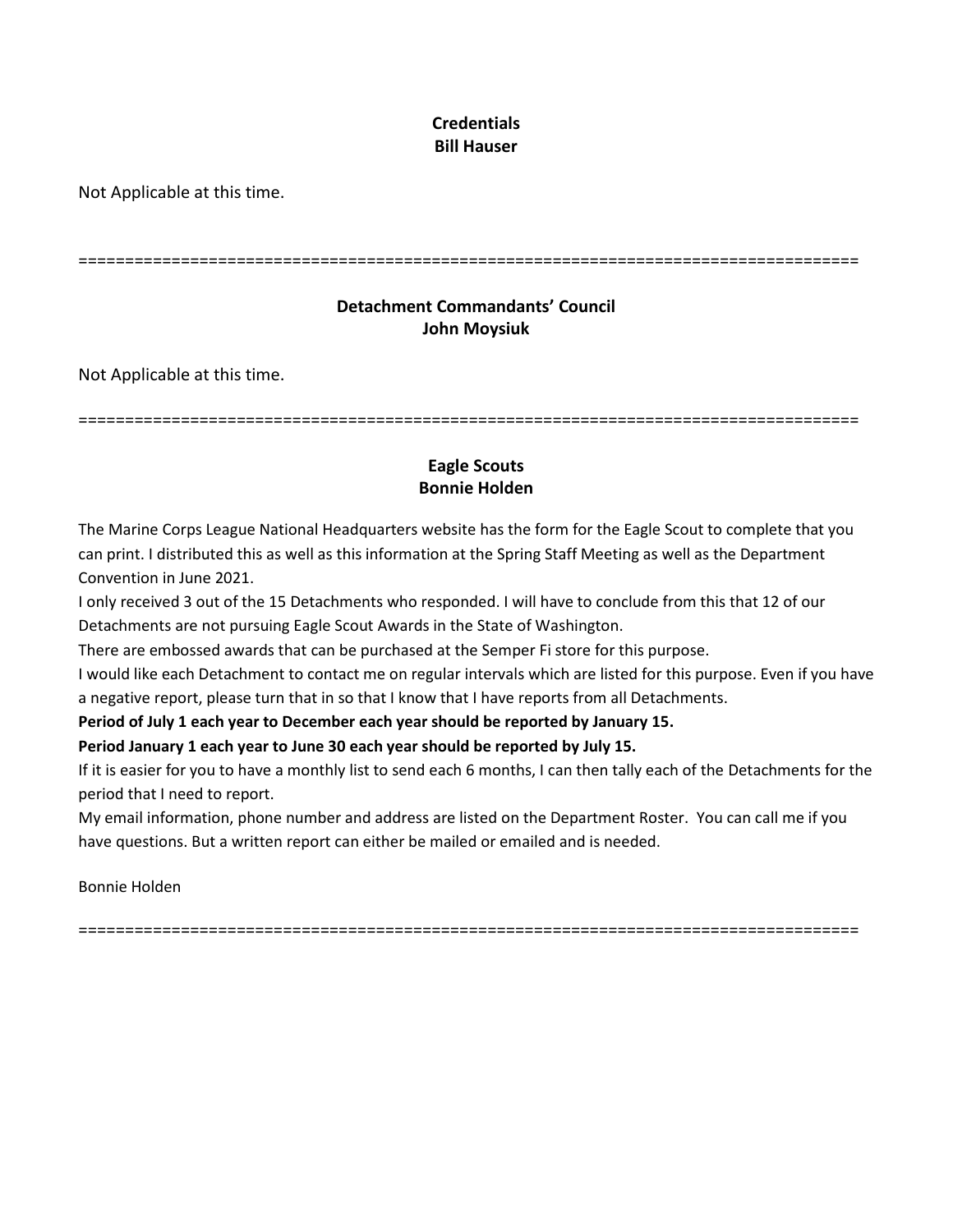### **Legislative Shane Inman**

The Veterans Legislative Coalition (VLC) is a due paying, membership based non-profit organization. The VLC is comprised of representatives from the 16 Veteran Service Organizations (VSO's) currently represented, members at large, and all Veterans of Washington State.

Our primary mission is to review all bills in either the House or the Senate, seeking clarifying guidance from the Washington State VA representative, and having substantial inferences related to veterans and their families. Then as a group we decide how to respond.

Examples include:

Letters to the bill creator in support or possible amendments to the bill by the chairman on behalf of the VLC. Appearing in person (zoom during covid times)

or just signing in support on the legislative website.

The VLC during the legislative session organize into fire teams to facilitate the load of bills to either sign in to support or testify with a statement before the committees. I proudly serve as one of the fire team leaders.

Meetings of the VLC are beginning in preparation of the upcoming legislative session.

My experience with the Senators and Representatives so far has been supportive and understanding. They as well as the VLC strives to do the best for our veterans.

Dues for membership in the VLC request is attached to report. This completes my report as written.

Shane Inman

====================================================================================

## **Marine for Life Mark Gorman**

I have met all the western Marines and all are getting back with face-to-face networks. As for our Seattle representative, we have moved it to Skuttle Butt Brew in Everett. Vet tribe is covering the peninsula. The hire heroes is covering Tacoma and Ft. Lewis. Spokane will be on-board soon.

Mark Gorman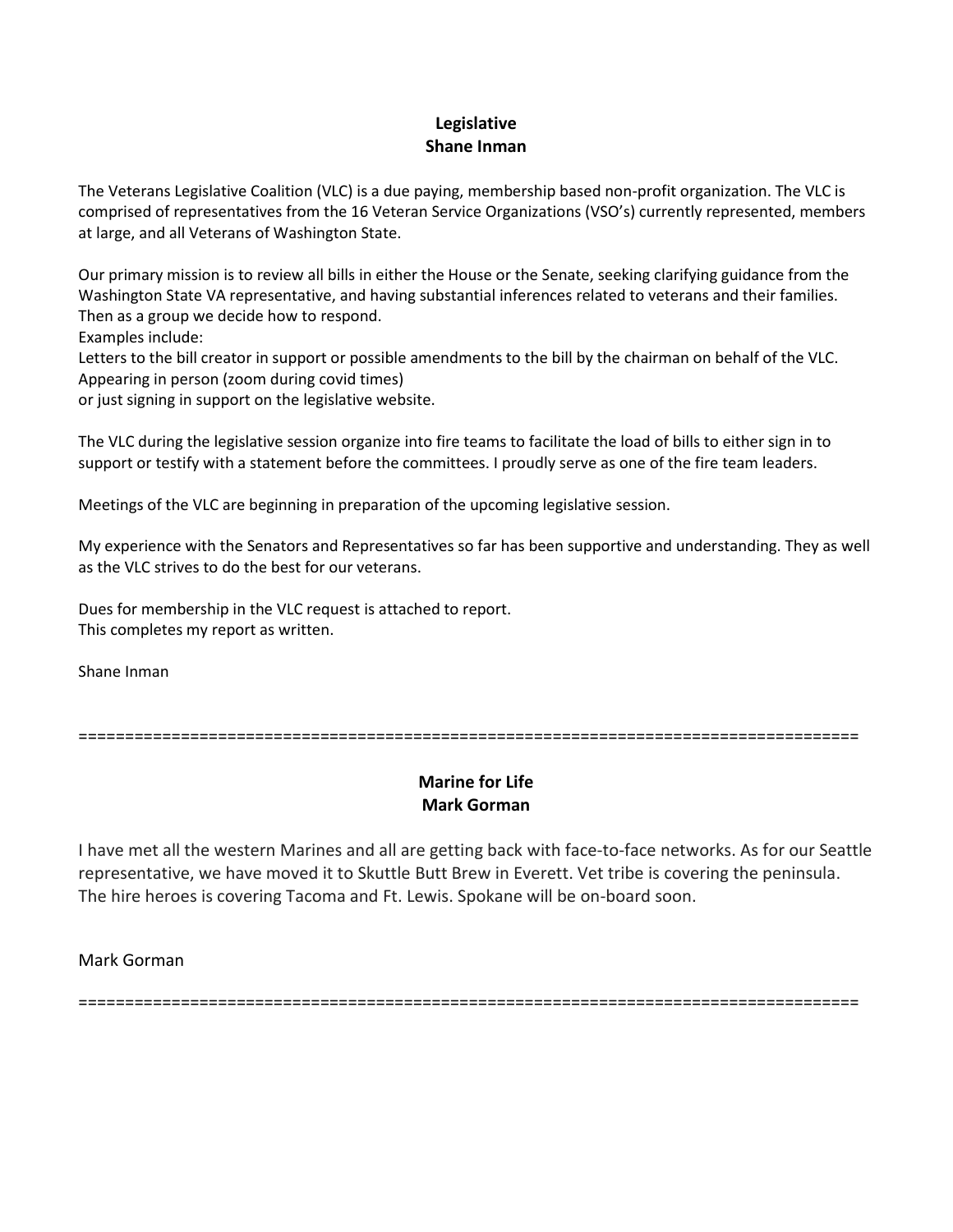### **Marine of the Year Society Ronald Black Sr**

I am the new Society President after stepping into Moose's big shoes after the Department Convention. We awarded our newest Dept. MOY with her Rock 32 Medallion and WA Plaque. Congratulations again to Kathy Nichols from the Mt. Olympus #897 Detachment! We had some good write-ups for the awards.

Our forms will be sent to the Detachments in Dec/Jan so standby to recommend your deserving volunteers. Please follow the instructions because we have had to turn down nominations for non-compliance.

Ronald Black Sr.

====================================================================================

## **Membership Bill Hauser**

Not Applicable at this time.

====================================================================================

# **Newsletter Charles Ames**

As Washington Department Public Affairs Officer...

-have distributed two newsletters in the last 12 months, another forthcoming.

-edit monthly veterans' benefits column for The Suburban Times, supplementing WA newsletter.

-deployed prototype media campaign of Grant Co. to recruit and expand.

-submitted Department-wide Det mtg schedule to Webmaster for calendar.

-also achieved Veteran Service Officer certification.

Charles Ames WA Dept. PIO 253)304.4415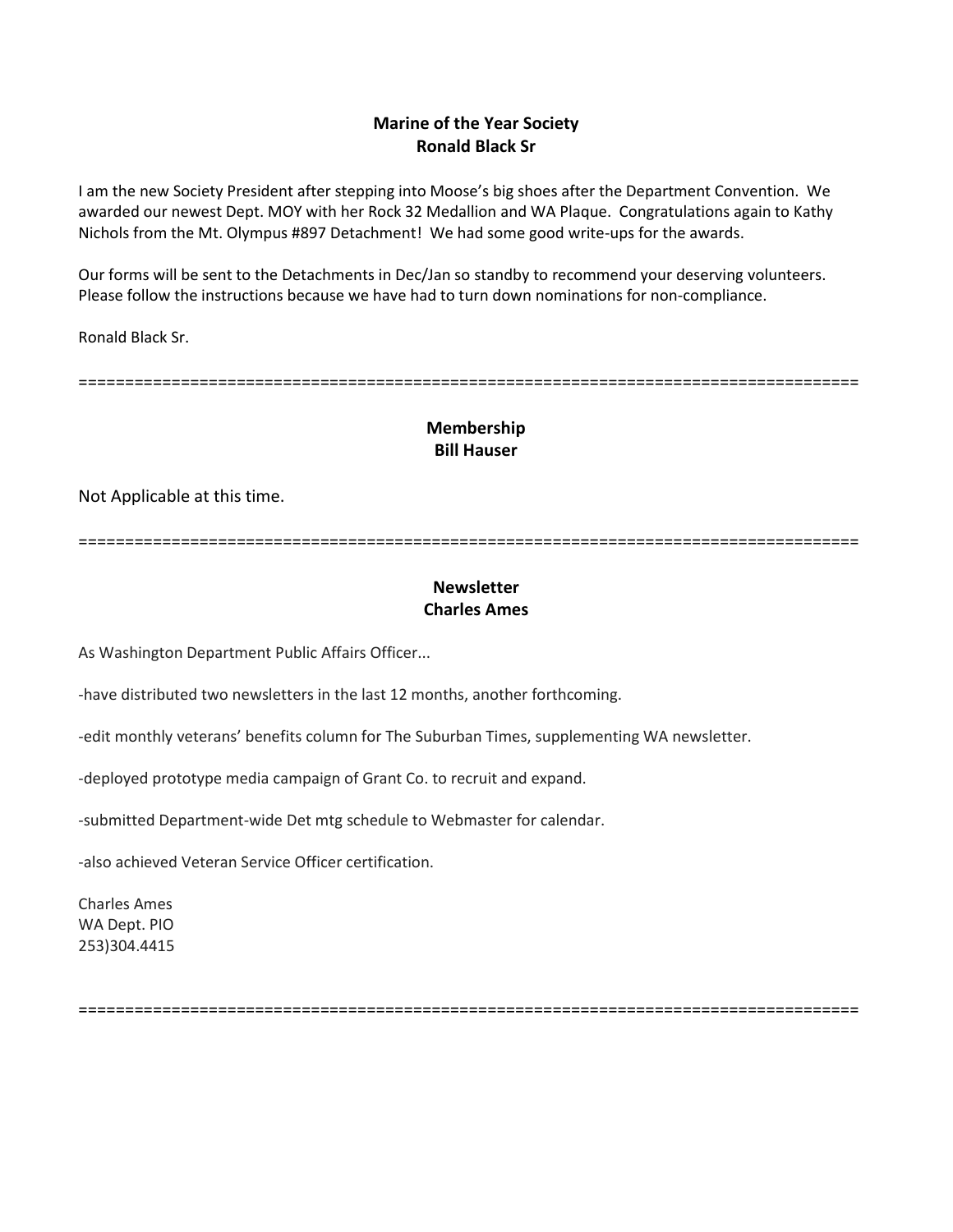### **Nominations Bonnie Holden**

Nothing to report at this time.

====================================================================================

## **Past Department Commandants' Council Bonnie Holden**

Nothing to report at this time.

====================================================================================

### **Public Relations Officer Charles Ames**

As Washington Department Public Affairs Officer...

-have distributed two newsletters in the last 12 months, another forthcoming.

-edit monthly veterans' benefits column for The Suburban Times, supplementing WA newsletter.

-deployed prototype media campaign of Grant Co. to recruit and expand.

-submitted Department-wide Det mtg schedule to Webmaster for calendar.

-also achieved Veteran Service Officer certification.

Charles Ames WA Dept. PIO 253)304.4415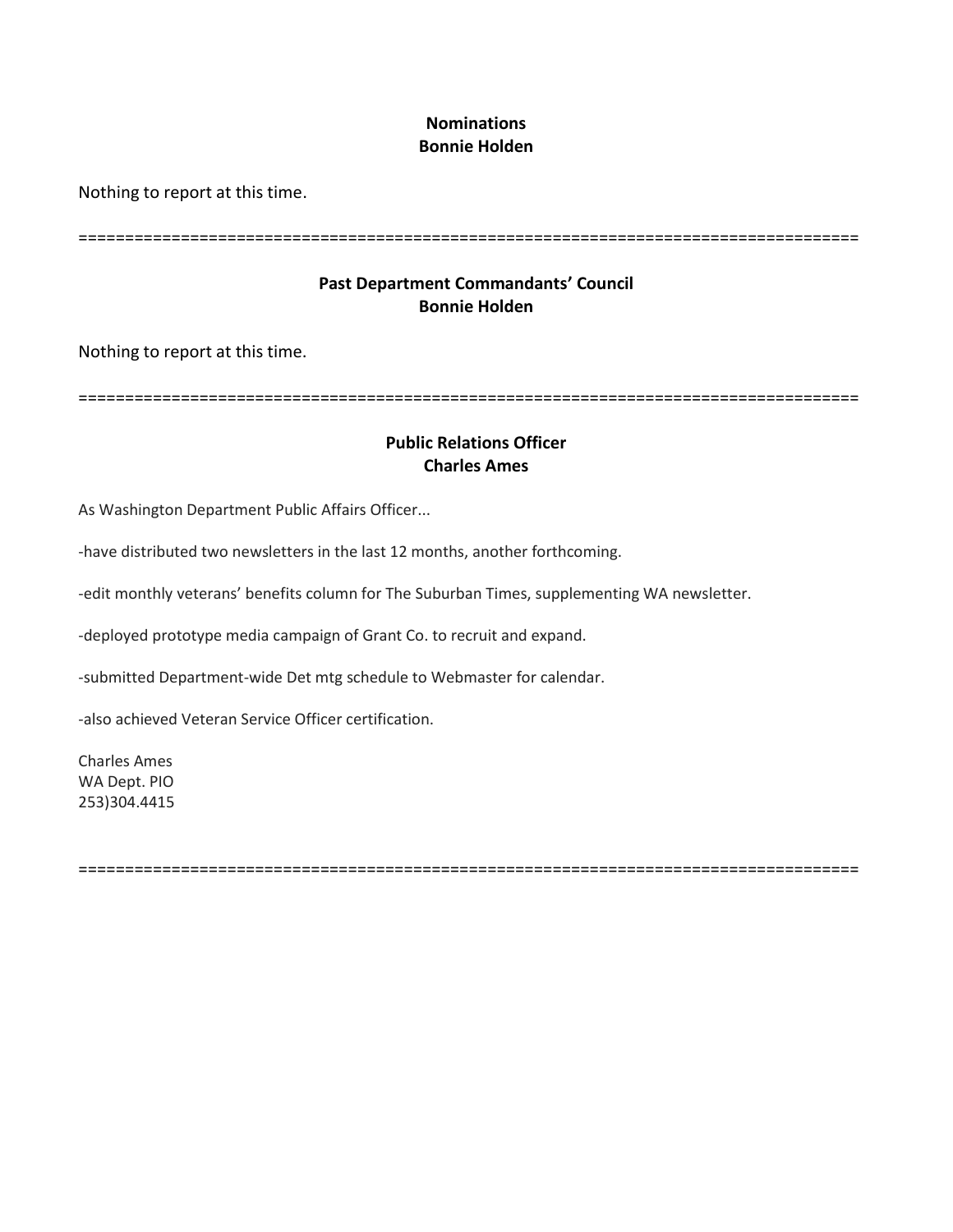### **Rock 32 Ceremony Commandant**

Awarded Certificates of Appreciation to members who dedicated their time and efforts at the Rock 32 Ceremony. Those members were: Bonnie Holden, Mark Gorman, LouAnne Harrey, Jim Golden, Joel Cartwright and Detachment 336, 531, 1119 and 826.

Donations were gladly accepted by 504 Detachment and Bonnie Holden as the expenses went up due to Covid-19. CLB-23 supported the event with the Rifle Detail.

George Hilbish II

====================================================================================

**Rules Shane Inman** 

Nothing to report at this time.

====================================================================================

## **Toys for Tots LouAnne Harrey**

Nothing to report at this time but we are coming into the big Toys Season. Good luck!

====================================================================================

# **Training Officer Don Nilson**

Nothing to report at this time.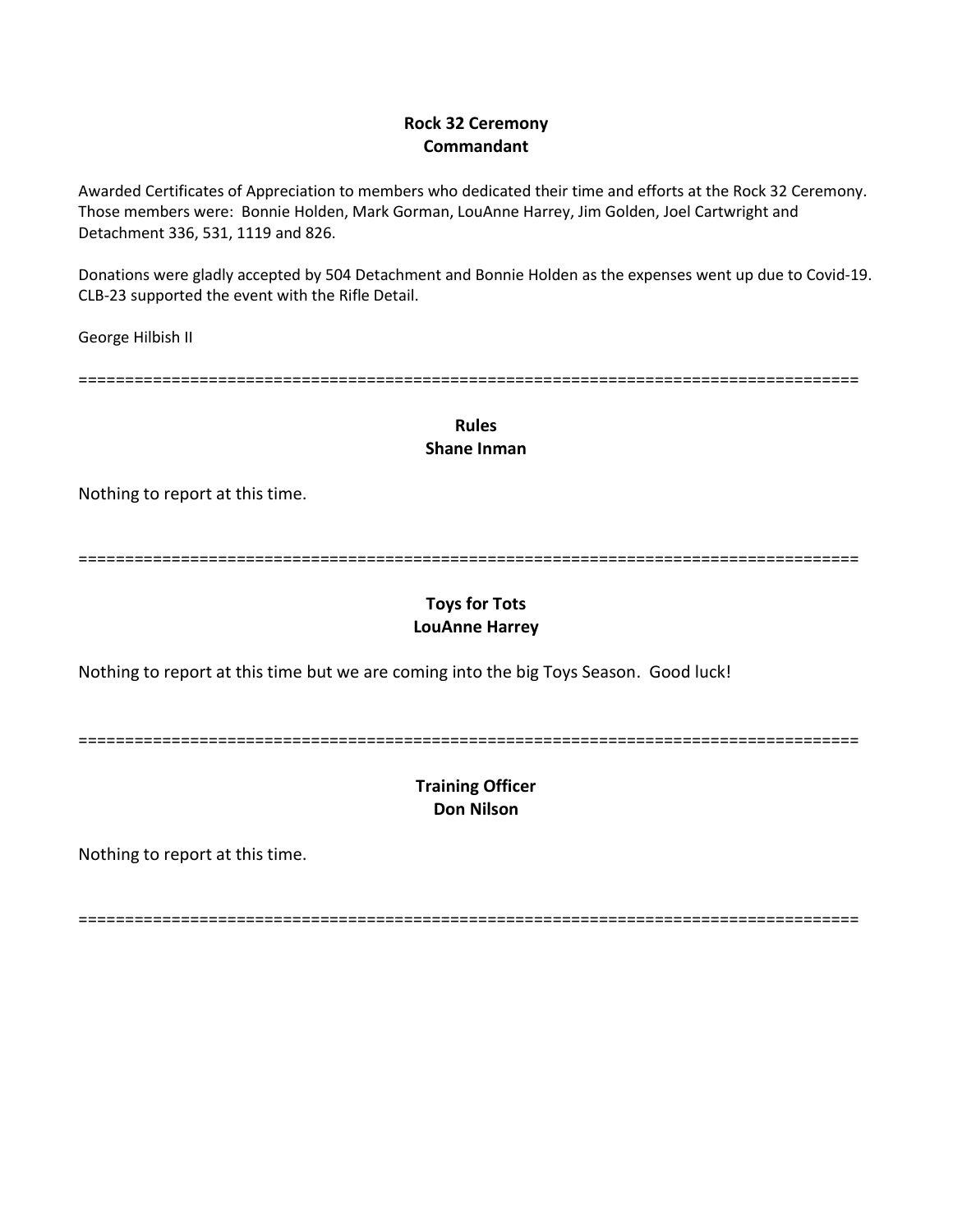## **VAAC Representative Ronald Black Sr**

Pandemic Covid 19 safety guidelines still in effect during this quarter-business conducted via Zoom online meetings

The VAAC continues to support the WA. Dept. of Veterans Affairs programs especially those of immediate concern to our homeless veterans and those who suffer from addiction. The department of Veterans affairs rely on the 17 member VAAC members for input on how to better improve on assisting veterans and families across WA. And at the community level. The VAAC is committed to find and support ways to improve the lives of Veterans and Families.

Of recent concern is the decision made by the VA Puget Sound Health Care System to close the veteran's clinic in Chehalis WA. There has been much criticism from veterans and families about how the VA South Sound Health Care System decided to close the facility which is used by as many as 3,500 veterans.

#### Town Hall Meeting with VAAC, WDVA and administrators of the VA Puget Sound Health Care

An online Zoom Town Hall meeting was hosted by the VAAC and WDVA to invite veterans to have opportunity to ask questions regarding services and policies of the WA. Veterans Administration Puget Sound Health Care Representatives.

Topic Lack of Timely Access to Community Health Care referrals and authorization and not being able to phone departments regarding a veteran health care issue

Response: The VA Health Care representatives said they are well aware of the problem and it appeared by their response they had heard loud and clear from veterans and veteran families in WA. State who feel their access to timely care, ability to get talk to a live person on the phone and to get approval from the VA to schedule and go to a community care provider has been drastically limited over the past year or longer.

The Pandemic and the Governor's Covid response policies has affected the VA Medical System much like the Community Medical Services. Much was focused on the lack of trained people to answer phone calls regarding community care referral/authorizations, there was acknowledgment that the current issues are not acceptable and a commitment /pledge was made that appointments at VA Health Care Facilities and better quicker approval for community care would be improved and some improvement s were being implemented at the time of this meeting with VA Health Care Representatives.

#### Closing Of - Veterans Community Based Outpatient Clinic (CBOC) Chehalis, WA.

Question: There were questions ask of the VA Health Care Representatives regarding the proposed closing of the CBOC in Chehalis WA.

Response: At this time there has been no final decision made regarding the closing of the Chehalis CBOC

Note: (within 2 weeks following this response, the veterans who obtain care at the Chehalis CBOC began receiving mailed notice of closure and transfer to Olympia CBOC) Reply to VA Reps at Meeting by: MCL VAAC member Ron Black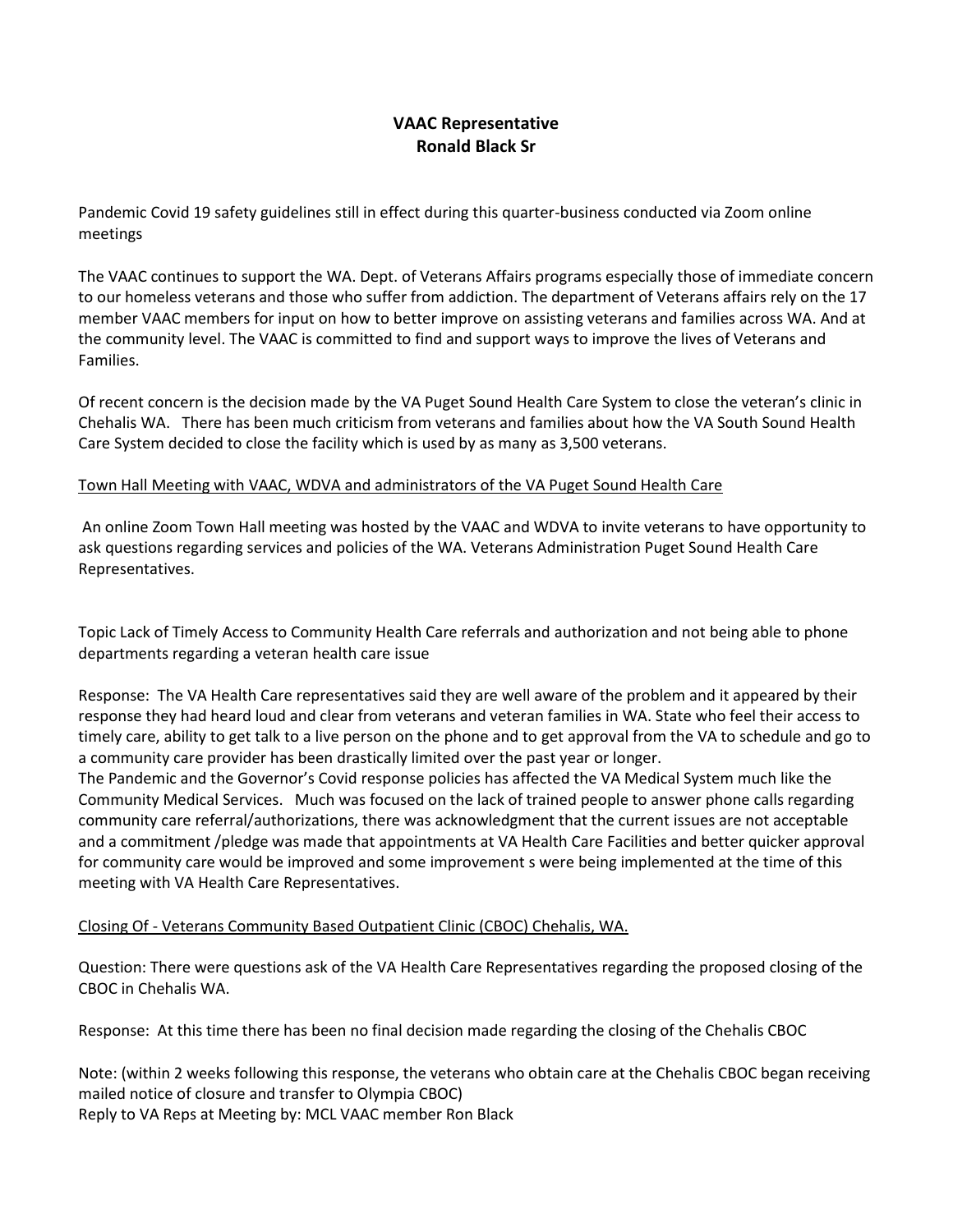The closing of the CBOC in Chehalis WA. Would adversely impact veterans who live in Grays Harbor, Lewis Counties and more so veterans residing in Pacific County WA.

Those veterans who live in more rural areas within these counties have little to no access to any VA Approved Community Care Medical Providers. The transfer of approximately 3,500 veterans

who reside in these counties would suffer longer drive distance, increased fuel expense and veterans who rely on family to drive them to and from VA medical appointments will become all the more difficult. Elder Veterans and those who have chronic service related and non-service related health care problems will be most adversely effected

Response by VA Health Care regarding statement of concerns of MCL / VAAC Ron Black would be forwarded to the Committee that will be making decisions regarding the CBOC Chehalis, WA.

Follow up: Veterans and veteran family members across the state of WA. have contacted Congresswomen Jamie Herrera Beutler Representing Southwest Washington's 3rd District

#### regarding the closure of the CBOC Chehalis WA.

The Congresswomen has contacted in writing the director of the VA Puget Sound Health Care System asking what reasons the Health Care Administrators use for the closing CBOC Chehalis and also expressed regarding lack of transparency, lack of veteran input , and others issues that need to be answered.

#### Withdraw of US Armed Forces from Afghanistan

Governor Inslee asked the VAAC to assist in reaching out to our veteran community and look for opportunities to assist those veterans who served in Afghanistan and Iraq,

The VAAC suggested that Vietnam Veterans would be a good support resource for those who served in Afghanistan. The withdraw from Vietnam and years following impacted Vietnam Veterans in ways that may be experienced by Afghanistan Veterans.

It was also suggested that the MCL, VFW, American Legion and other post service organizations may be able to provide community-based support for Afghanistan, Iraq, Desert Storm and other veterans who might benefit from finding inclusion with other veterans.

Ronald Black Sr.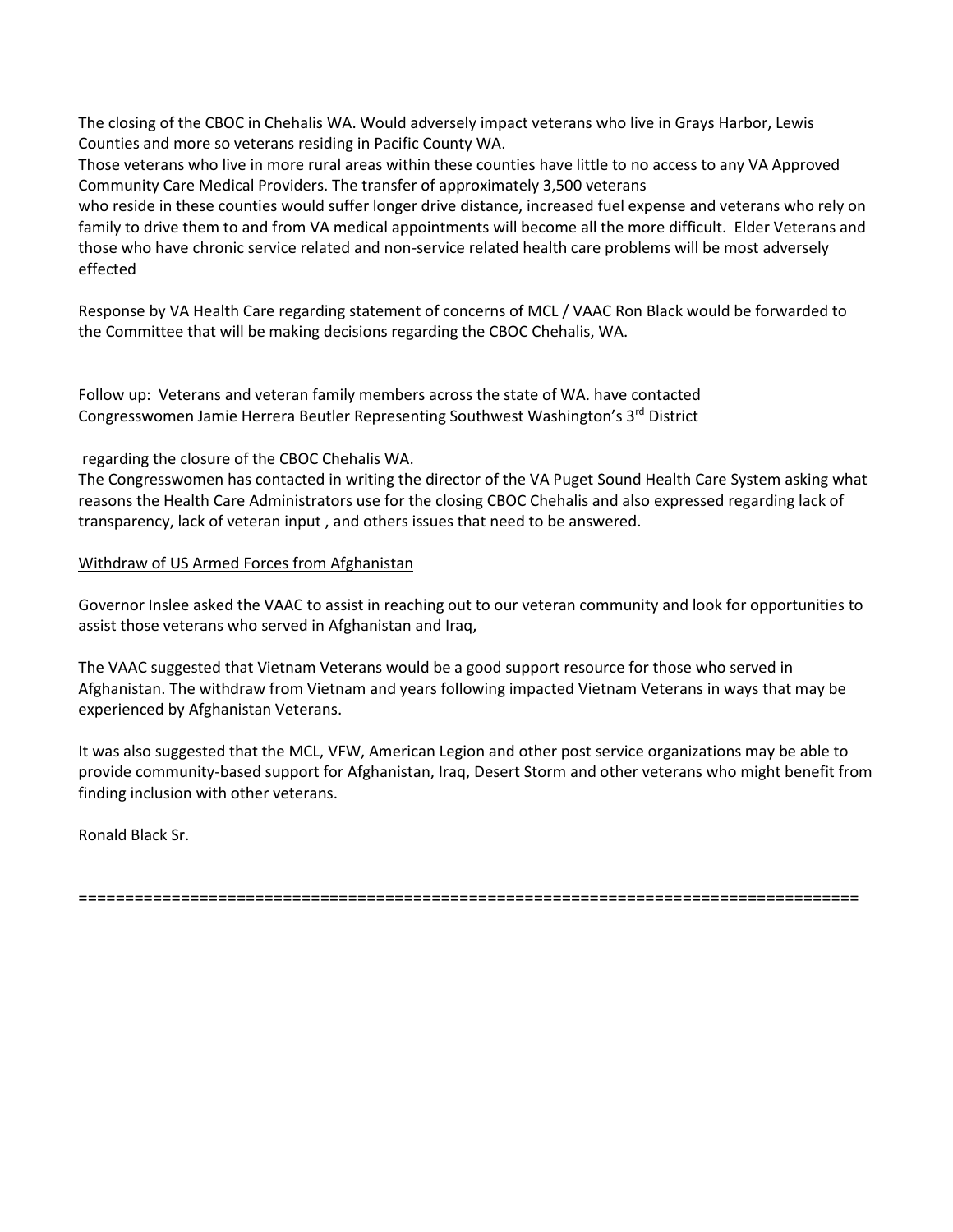## **VAVS (VA Volunteer Services) Rex Hopper**

Committee work is slow to get reports from VAVS reps and sometimes none at all. Vancouver site has volunteers. Reports aren't being submitted correctly to National MCL VAVS.

Since the Pandemic the VA has been on limited activity and not much has been happening here in Vancouver. We are back driving the Guest Shuttle carts but experiencing very low ridership. Most of the Volunteers have been cut back to menial duties, the patient contact is being Stickley handled by the nursing staff now. We are having our quarterly meetings but they are virtual and frankly not much is accomplished. Since I still do not receive reports from Seattle Medical Center, nor Spokane, I can't say what they are up to. I have no words of wisdom from the National VAVS office.

From Spokane: We have volunteers and continue to support the Mann/Grandstaff VA at the Info desk, cart drivers and popcorn sales. Events have been limited to what the VA deems ok for us to join. Mike O'Flaherty recently received recognition for volunteer 5,000 hours.

Rex Hopper

====================================================================================

# **Veteran Service Officer Vacant**

====================================================================================

### **Web Sergeant Bill Hauser**

The Department website is located at **<https://www.mcldeptwa.org/>**.

In the period August 17 to September 18, 2021, we had 127 Unique Visitors with 175 page views. The average visitor time on the website was 1 minute and 56 seconds.

Following the National Convention new forms were posted on the National website. They can be downloaded from the National website or the Department website.

On the Department Website you can find information about Current Officers and their email addresses, Detachments' meeting times and locations and their Officers. Also, a calendar of Upcoming events is available. Information is available on the Devil Dogs, the Pack Officers, Pounds and Pound Officers. Standing Committees, Recruitment and Retention, Fleas, and Auxiliary information is also available.

====================================================================================

Bill Hauser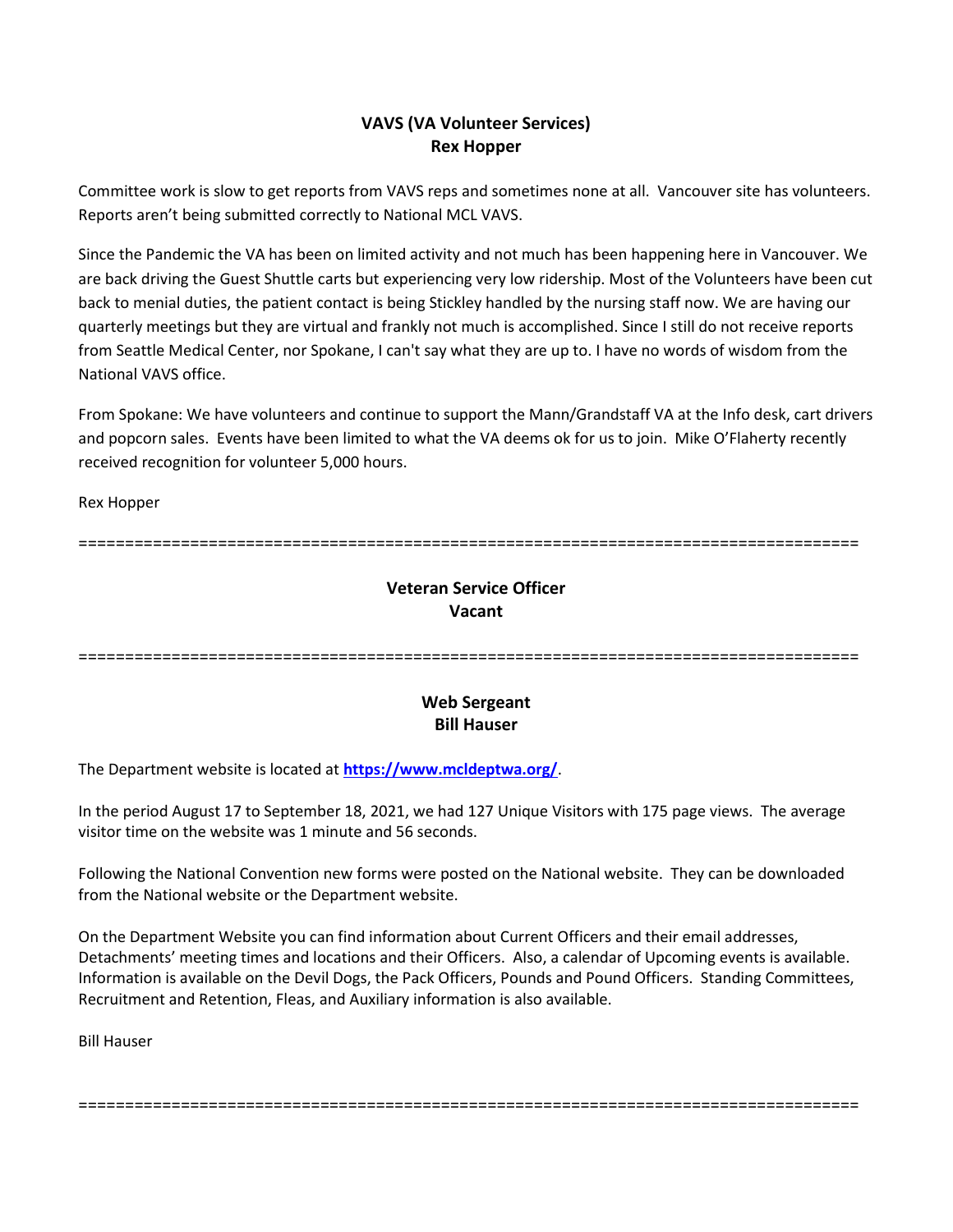## **Young Marines Liaison Ed Falter**

Here is a list of the Young Marine Units we support in Washington:

Columbia River Tri-Cities Elks Lodge 15 S. Colorado St. Kennewick, WA 99336 <https://youngmarines.com/unit/columbiariver/page>

Tri-City Columbia Park 6007 Columbia Park Trail Kennewick, WA 99336 <https://youngmarines.com/unit/tricity/page>

Seattle 4330 148th Ave. N.E. Redmond, WA 98052 <https://youngmarines.com/unit/seattle/page>

Lewis County Winlock Community Center 607 NW Kerron St. Winlock, WA 98596 <https://youngmarines.com/unit/lewiscounty/page>

Lewis & Clark 11605 SE McGillivray Blvd. Vancouver, WA 98683 <https://youngmarines.com/unit/lewisandclark/page>

Spokane County VFW Post 1435 212 S. David St. Spokane Valley, WA 99213 <https://youngmarines.com/unit/spokanecounty/page>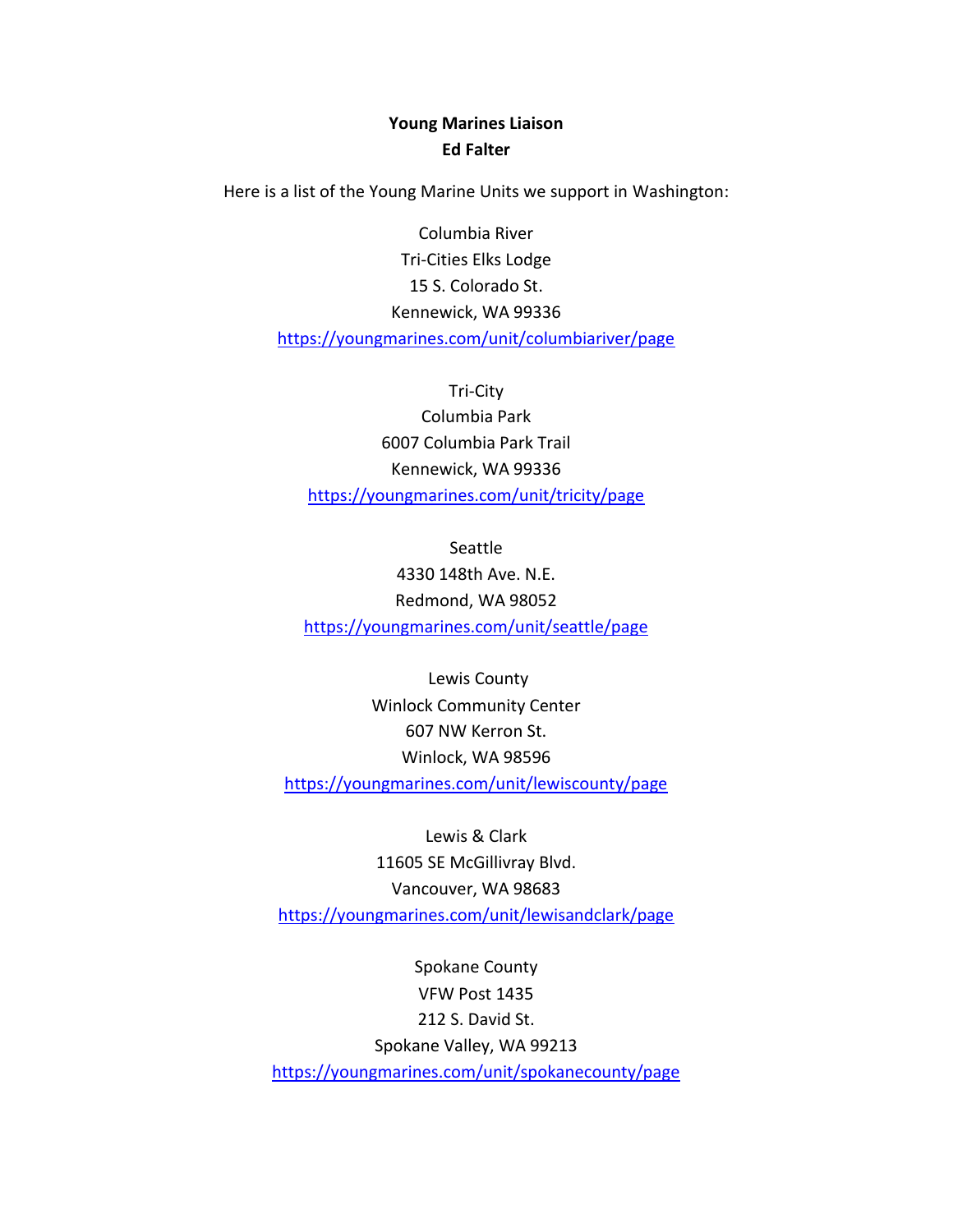#### **Seattle Young Marines**

Our unit has been meeting twice a month at the American Legion building in Kent, WA. We have only had one community service activity with the Marine Corps League (The Rock Ceremony) this year. We had hoped to help with other activities over the summer months like picnics and BBQ's, etc. but no one reached out to us. We started off the year with 13 kids but in the past 3 months 6 move out of state including one of our adult volunteers, and 2 have stopped coming. We had a current Marine recently register as an adult volunteer so his time and knowledge will be greatly appreciated. We are hoping to help the American Legion during the upcoming Veterans parade and hope the Toys for Tots is going to be out and needing assistance this winter. Our kids really miss helping out in the community, but I know the covid restrictions are still hindering this. If anyone would like our unit to participate or help out in any way, please feel free to give them my contact information. Thank you for keeping in contact with me.

Best Regards, Jennifer Griep UC Seattle young Marines 425-337-5993

#### **Tri-Cities Young Marines**

The Tri-City Young Marines are still alive and doing well. After a year of not having any activities because of the covid-19 protocols, we are now back to meeting every week with activities and YM details being scheduled regularly. We lost quite a few members during the past year but are starting a boot camp in October to boost our numbers back up.

J.L. Carlyle

#### **Lewis County Young Marines**

We were drilling on the first and third Saturday each month starting in July 2021. Starting with September 2021 we have resumed the Zoom training as the Lewis and Thurston County WA COVID 19 rates have increased so drastically. We currently have 3 Private's and 1 PFC, and 4 new recruits.

Semper FI Bonnie Holden Executive Officer Lewis County Young Marines